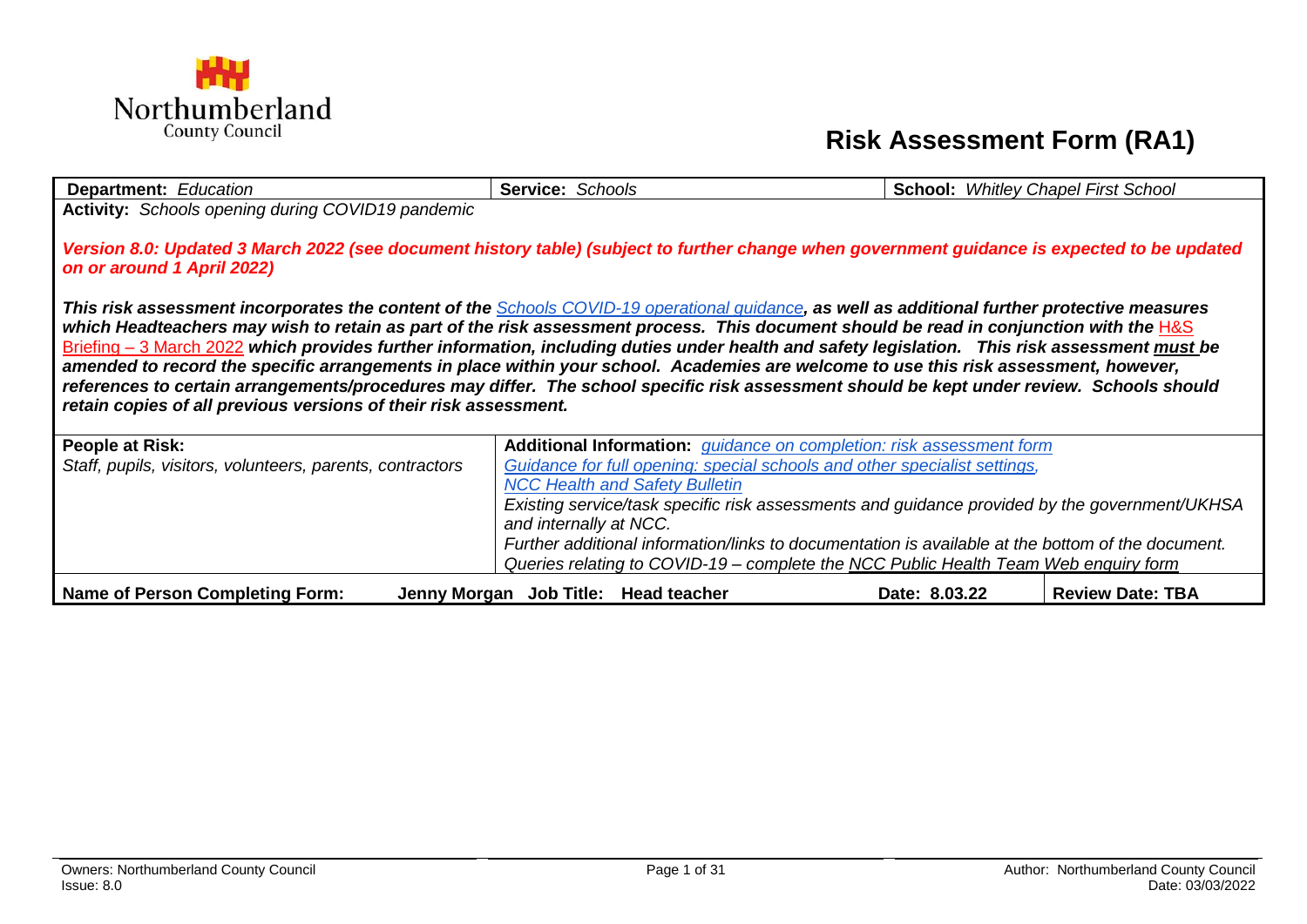<span id="page-1-0"></span>

| <b>Hazard</b>                                                                                                                                                | <b>Risk</b>                                                                                         | <b>Initial</b><br><b>Rating</b><br>L, M, H | <b>Existing Control Measures</b>                                                                                                                                                                                                                                                                                                                                                                                                                                                                                                                                                                                                                                                                                                                                                                      | <b>Initial</b><br>Rating<br>L, M, H | <b>Additional Action Required</b><br>(action by whom and completion date -<br>use separate Action Plan if necessary)                                                                                                                                                                          |
|--------------------------------------------------------------------------------------------------------------------------------------------------------------|-----------------------------------------------------------------------------------------------------|--------------------------------------------|-------------------------------------------------------------------------------------------------------------------------------------------------------------------------------------------------------------------------------------------------------------------------------------------------------------------------------------------------------------------------------------------------------------------------------------------------------------------------------------------------------------------------------------------------------------------------------------------------------------------------------------------------------------------------------------------------------------------------------------------------------------------------------------------------------|-------------------------------------|-----------------------------------------------------------------------------------------------------------------------------------------------------------------------------------------------------------------------------------------------------------------------------------------------|
| Prevalence of<br>COVID-19 variant<br>of concern in the<br>community<br>(Omicron variant)                                                                     | <b>Higher risk of</b><br>transmission.                                                              | H                                          | All relevant risk assessments and arrangements have<br>been reviewed and updated.<br>The return to COVID Plan A took place on 27 January<br>2022. Additional protective measures will be<br>considered as appropriate, as part of the school's<br>Outbreak Contingency Plan, where there is an outbreak<br>within school. [Public Health Outbreak Checklist][review<br>face coverings risk assessment]<br>From 11 January, the requirement for a confirmatory<br>PCR test to be carried out following a positive lateral<br>flow device (LFD) test result are to be temporarily<br>suspended. Anyone who receives a positive LFD<br>test result will be required to self-isolate<br>immediately and will not be required to take a<br>confirmatory PCR test. Further information can be<br>found here | $\overline{\mathcal{M}}$            | <b>[Please see e-courier article dated 7</b><br>December 2021]<br><b>Headteachers are advised to ensure</b><br>they subscribe to the daily DfE email<br><b>bulletins if they have not already</b><br>done so.]                                                                                |
| <b>Inadequate testing</b><br>/maintenance and<br>fire safety<br>arrangements<br>during the covid19<br>pandemic.<br><b>Opening after</b><br>reduced occupancy | Equipment/<br>system failure<br>leading to<br>enhanced physical<br>or biological risks<br>to people | $\overline{\mathcal{M}}$                   | Essential maintenance/testing as detailed below will<br>continue to be undertaken during periods of reduced<br>occupancy [ensure the necessary checks have taken<br>place for any parts of the building being reopened.<br>Statutory testing and maintenance, such as water<br>hygiene testing/flushing, lifts, gas supply/safety, fire<br>alarm system, emergency lighting, fixed electrical<br>installation, play/sporting equipment are maintained as<br>normal.<br>Fire doors are always operational and fire evacuation<br>procedures have been reviewed.                                                                                                                                                                                                                                        | Ł                                   | Fire risk assessment has been<br>reviewed and the associated<br>modifications / additional measures<br>implemented to maintain an effective<br>fire strategy (e.g. escape routes,<br>doors held open etc). Any changes<br>to the fire risk assessment have been<br>communicated to all staff. |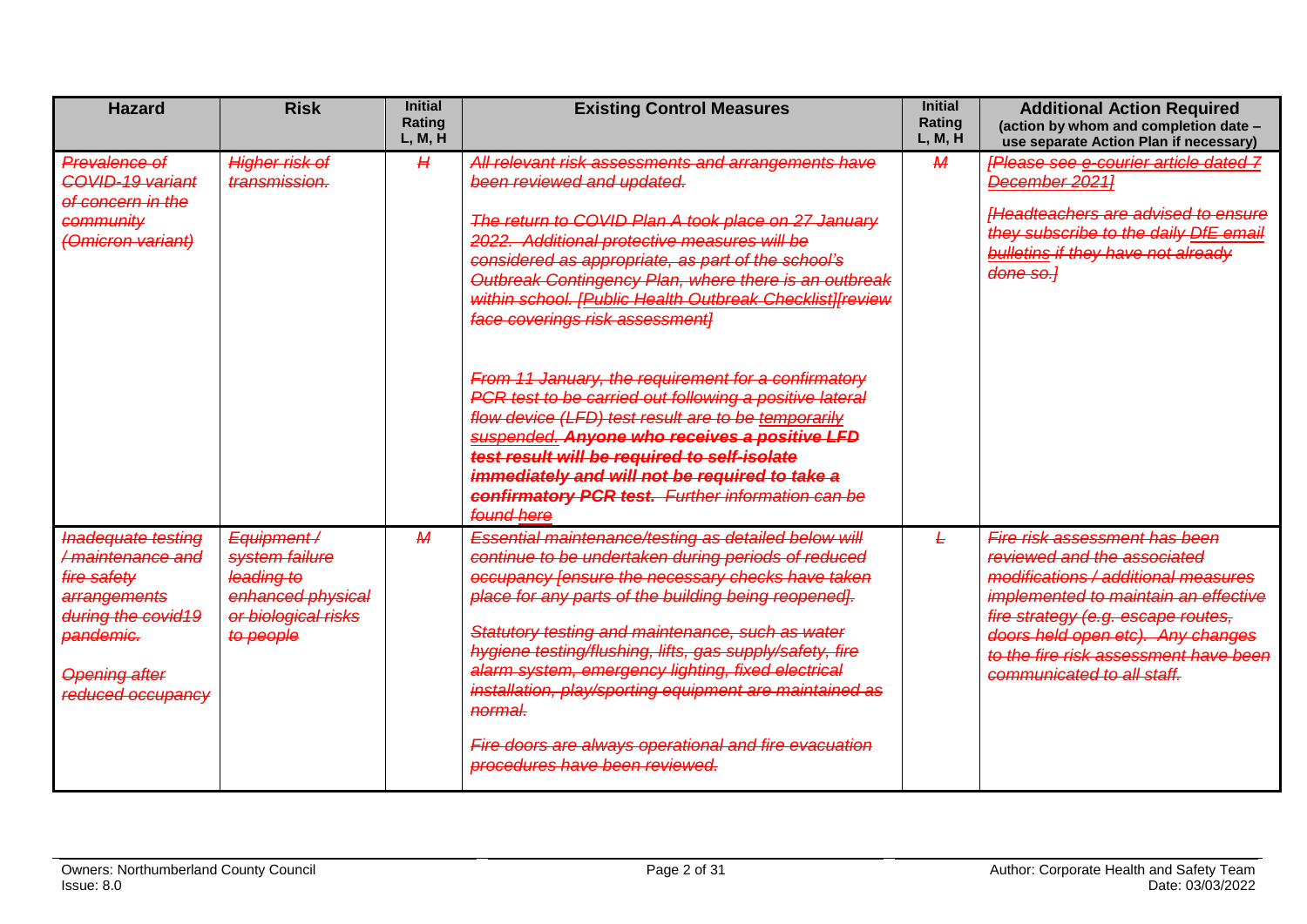<span id="page-2-0"></span>

| Inadequate safety<br>management<br>documentation<br>(policies, risk<br>assessments etc)                           | Increased risk of<br>contracting<br>Coronavirus<br>through lack of<br>planning.<br>Equipment /<br>system failure<br>leading to<br>enhanced physical<br>or biological risks<br>to people. | M | The arrangements in the Covid19 risk assessment are<br>monitored (detail specific arrangement for this) and kept<br>under review. Relevant policies, procedures and other<br>risk assessments have been reviewed and updated<br>where necessary and shared with staff. Arrangements<br>are monitored and kept under review, with staff given<br>the opportunity to comment and feedback on<br>arrangements.<br>Procedures have been documented for:<br>Individuals becoming Covid symptomatic on site<br>or the school becoming aware of someone<br>symptomatic who has recently attended the<br>school<br>A school *Outbreak Management Plan is in<br>place. This records how the school will respond<br>to an outbreak of COVID-19 in the school or<br>community. [see model plan] | L | Advice will be provided directly<br>from the NCC public health<br>The Northumberland<br>team.<br><b>Local Outbreak Prevention Plan</b><br>is also available on the County<br>Council webpage.                                                                                                                                                                                                                                                                                                                      |
|-------------------------------------------------------------------------------------------------------------------|------------------------------------------------------------------------------------------------------------------------------------------------------------------------------------------|---|--------------------------------------------------------------------------------------------------------------------------------------------------------------------------------------------------------------------------------------------------------------------------------------------------------------------------------------------------------------------------------------------------------------------------------------------------------------------------------------------------------------------------------------------------------------------------------------------------------------------------------------------------------------------------------------------------------------------------------------------------------------------------------------|---|--------------------------------------------------------------------------------------------------------------------------------------------------------------------------------------------------------------------------------------------------------------------------------------------------------------------------------------------------------------------------------------------------------------------------------------------------------------------------------------------------------------------|
| Outbreak of Covid-<br>19 in local area or<br>school resulting in<br>the need to step up<br>protective<br>measures |                                                                                                                                                                                          | H | A school *Outbreak Management Plan is in place. This<br>records how the school will respond to an outbreak of<br>COVID-19 in the school or community. [see model<br>plan]. Further advice is sought from the NCC Public<br>Health Team once numbers increase as per the<br>threshold figures determined in the plan.<br>[*All education settings should have an outbreak<br>management plans which outlines how it would operate<br>if any of the measures described in the Contingency<br><b>Framework Guidance are implemented.]</b>                                                                                                                                                                                                                                               | L | The Northumberland Local Outbreak<br>Prevention Plan will be instigated by<br>the Director or Public Health. The<br>Headteacher will fully cooperate with<br>the process and follow advice from<br>the NCC public health team/health<br>protection team.<br>[certain protective measures may<br>need to be reintroduced in response<br>to an outbreak].<br>Contact the NCC Public Health Team<br>for advice and reporting all positive<br>test results, via the webform. They<br>will respond as soon as possible, |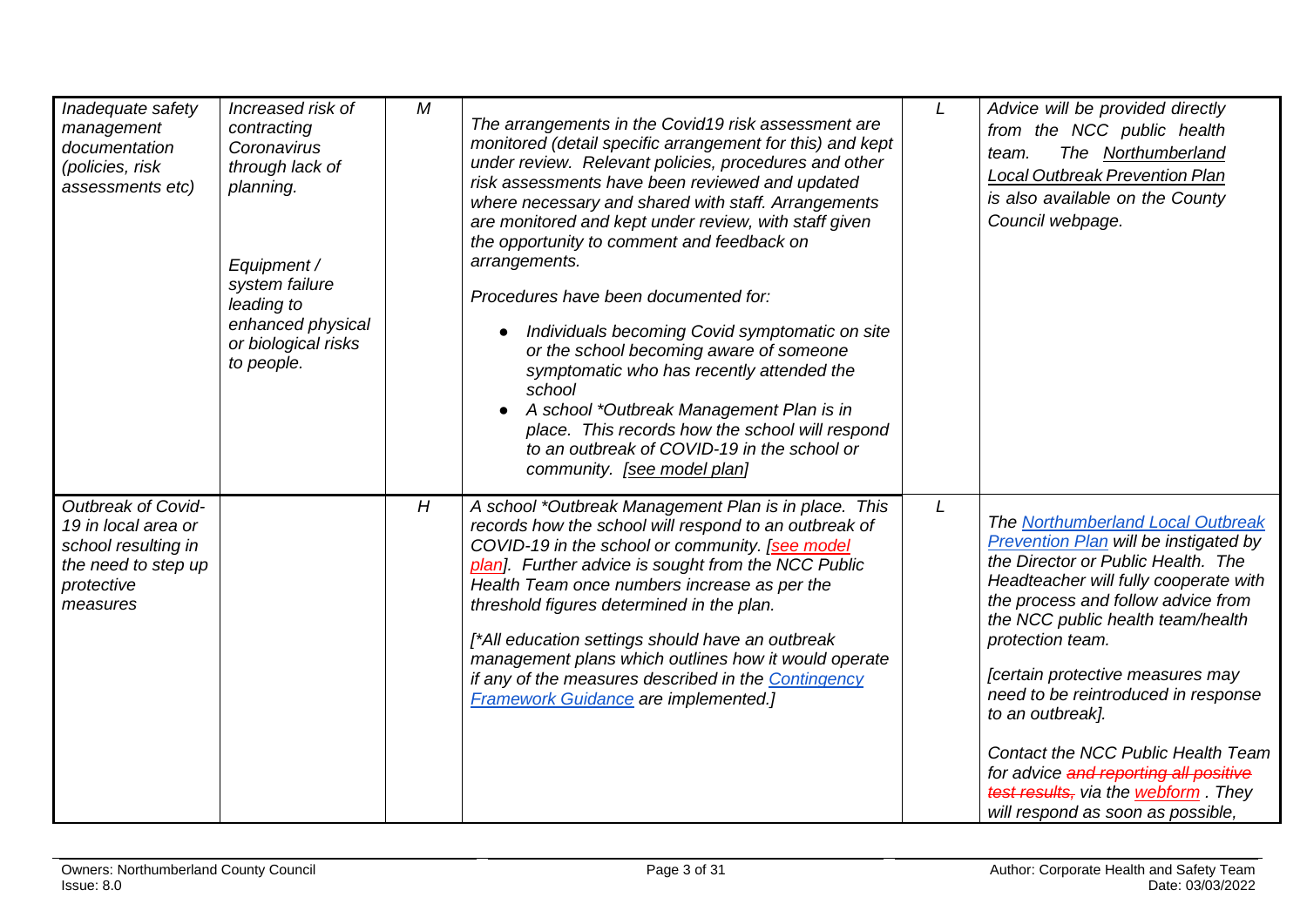<span id="page-3-0"></span>

|                                                                                                                               |                                                                                                                                                      |   |                                                                                                                                                                                                                                                                                                                                                                                                                                                                                                                                                                                                                                                                                                                                                                                                                                                                                                                                                                                                                                                                                                                                                                                                                                                                         |   | where required. Before and during<br>this process it is recommended that<br>schools with potential outbreaks<br>review their outbreak control plan<br>and use this checklist to review<br>current arrangements and additional<br>measures that could be<br>implemented.                                                                                                                                                                                                                                                                                                                                                                                                                                                                          |
|-------------------------------------------------------------------------------------------------------------------------------|------------------------------------------------------------------------------------------------------------------------------------------------------|---|-------------------------------------------------------------------------------------------------------------------------------------------------------------------------------------------------------------------------------------------------------------------------------------------------------------------------------------------------------------------------------------------------------------------------------------------------------------------------------------------------------------------------------------------------------------------------------------------------------------------------------------------------------------------------------------------------------------------------------------------------------------------------------------------------------------------------------------------------------------------------------------------------------------------------------------------------------------------------------------------------------------------------------------------------------------------------------------------------------------------------------------------------------------------------------------------------------------------------------------------------------------------------|---|--------------------------------------------------------------------------------------------------------------------------------------------------------------------------------------------------------------------------------------------------------------------------------------------------------------------------------------------------------------------------------------------------------------------------------------------------------------------------------------------------------------------------------------------------------------------------------------------------------------------------------------------------------------------------------------------------------------------------------------------------|
| Inadequate<br>ventilation.<br>Unable to achieve<br>a comfortable (or<br>legal minimum)<br>temperature within<br>the building. | Increase in risk of<br>transmission of<br>Covid <sub>19</sub> .<br>Occupants become<br>cold - poor<br>concentration<br>levels impact on<br>learning. | H | As each school is different in terms of size, layout and<br>type of ventilation systems, they are to record their own<br>arrangements for ventilating specific areas/spaces here.<br>Where these are more complex, you may wish to record<br>these arrangements in a separate risk assessment and<br>share this with staff.<br>Due regard is to be given to the information on how<br>best to maintain ventilation in the H&S FAQ document,<br>*HSE information, CIBSE - Ventilation Guidance and<br>the latest government quidance for schools.<br>General principles when using natural ventilation<br>include opening windows. In cooler weather windows<br>should be opened just enough to provide constant<br>background ventilation, and opened more fully when<br>unoccupied to purge the air in the space (e.g. between<br>classes, during break and lunch). Rooms should,<br>where possible, be fully ventilated for at least 15<br>minutes prior to and following use.<br>Opening internal doors can also assist with creating a<br>throughput of air. If necessary external opening doors<br>may also be used (as long as they are not fire doors<br>and where safe to do so)<br>Opening high level windows in preference to low level<br>to reduce draughts | L | HSE video on Covid19 and<br>ventilation:<br>https://www.youtube.com/watch?v=h<br><b>kK_LZeUGXM</b><br>[*Where Co2 monitors have been<br>issued by DfE as a tool for identifying<br>poorly ventilated areas for<br>improvement, these are only used in<br>accordance with instruction and<br>training provided - see also HSE<br>information provided earlier. Click<br>here for access to the ventilation<br>document sharing platform which<br>includes a 'how to use guide']<br>Occupied rooms with no ventilation -<br>their use should be avoided.<br>Consider installation of window fans<br>to provide natural ventilation.<br>Ceiling fans/portable fans can be<br>used to aid air flow where there are<br>stagnant air pockets in rooms. |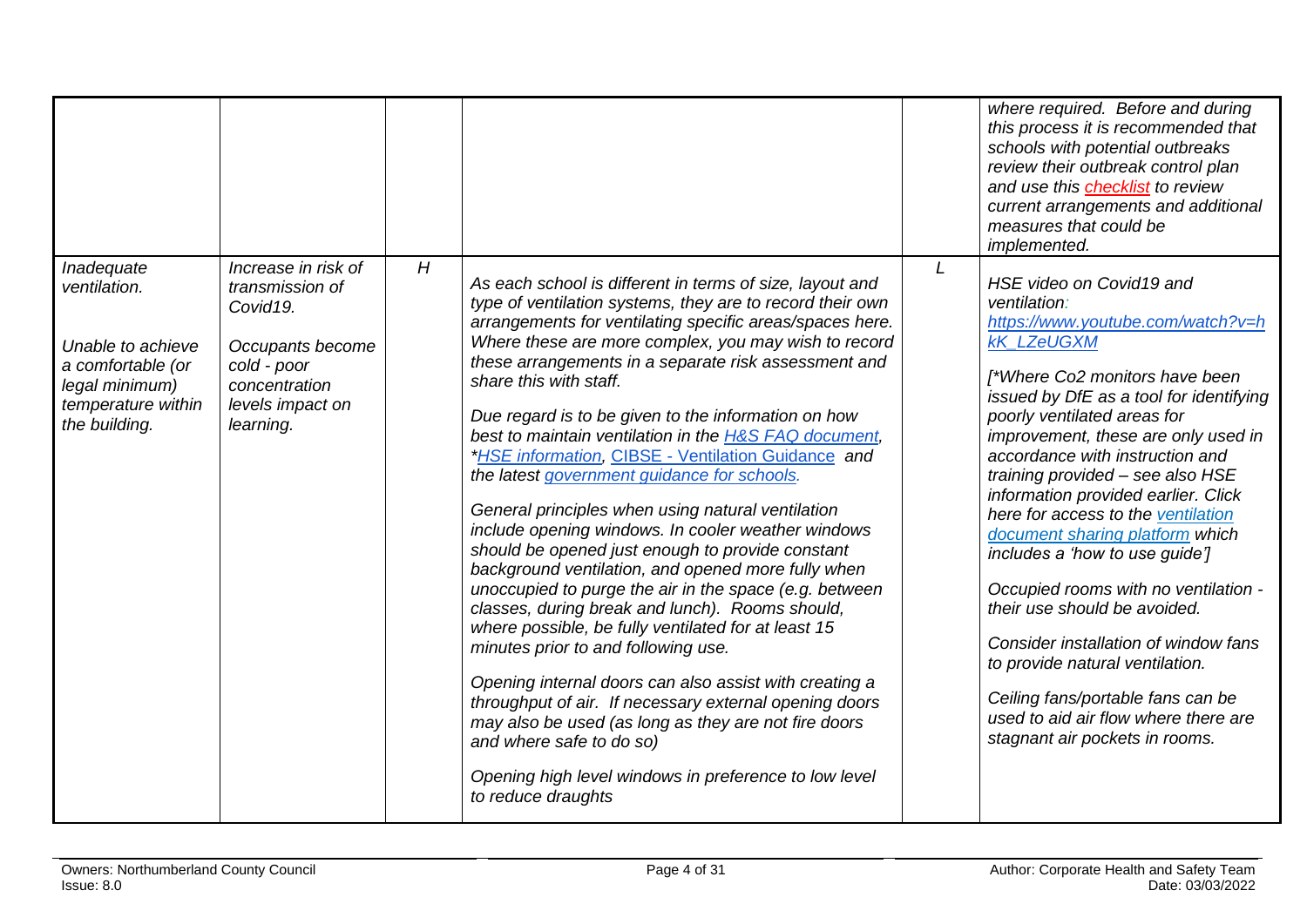<span id="page-4-0"></span>

|                                                                                                |                                                                                                                             |   | Rearranging furniture where possible to avoid direct<br>drafts.<br>Mechanical ventilation/heating systems are maintained<br>in accordance with the manufacturers<br>recommendations. [For mechanical ventilation and<br>extraction system please refer to documentation<br>above].<br>Measures are reviewed when events are planned that<br>involve visitors being on site (e.g. school plays).                                                                                                                                                                                                                                                                                                                                                                                                                                                                                                         |   | Providing flexibility to the school<br>uniform policy to allow additional,<br>suitable indoor clothing to be worn.<br>[Wall mounted fan convector coil<br>heating systems - All schools have<br>been contacted directly by the NCC<br>Property Services team to identify<br>buildings with this type of system - an<br>inspection of these systems has<br>been carried out and further<br>maintenance undertaken where<br>needed. See FAQ for further details<br>or contact Property Services or your<br>heating maintenance company for<br>further advice.] |
|------------------------------------------------------------------------------------------------|-----------------------------------------------------------------------------------------------------------------------------|---|---------------------------------------------------------------------------------------------------------------------------------------------------------------------------------------------------------------------------------------------------------------------------------------------------------------------------------------------------------------------------------------------------------------------------------------------------------------------------------------------------------------------------------------------------------------------------------------------------------------------------------------------------------------------------------------------------------------------------------------------------------------------------------------------------------------------------------------------------------------------------------------------------------|---|--------------------------------------------------------------------------------------------------------------------------------------------------------------------------------------------------------------------------------------------------------------------------------------------------------------------------------------------------------------------------------------------------------------------------------------------------------------------------------------------------------------------------------------------------------------|
| Contact with others<br>who may have<br>Coronavirus<br>Inadvertent<br>transmission to<br>others | Exposure to live<br>virus resulting in<br>contracting<br>Coronavirus.<br>Exacerbation of<br>existing medical<br>conditions. | H | General protective measures across school<br>Public health advice on testing, self-isolation and<br>managing confirmed cases of COVID-19 is followed,<br>with protective measures being escalated if there is an<br>outbreak within the school. As with other illnesses,<br>anyone who is unwell, including presenting with<br>symptoms of COVID-19 does not attend school.<br>Anyone testing positive for COVID-19 isolates at home,<br>takes a PCR test and follows the government guidance:<br>COVID-19: people with COVID-19 and their contacts<br>Anyone travelling from a foreign country must comply<br>with government guidance on self isolation: Travel<br>abroad and coronavirus (COVID-19) - GOV.UK<br>(www.gov.uk)<br>Good hand hygiene is encouraged amongst staff and<br>pupils. Pupils clean their hands regularly, including<br>when they arrive at school, return from breaks, change | M | Notices and information on Covid<br>rules/protective measures are<br>displayed in school.<br>The e-Bug Coronavirus website<br>contains free resources for schools.<br>including materials to encourage<br>good hand and respiratory hygiene.<br>The location of items (e.g. signage,<br>hand sanitiser stations, lidded bins in<br>classrooms and in other key<br>locations) is reviewed and cited with<br>regard to site specific circumstances<br>to ensure ease of use.                                                                                   |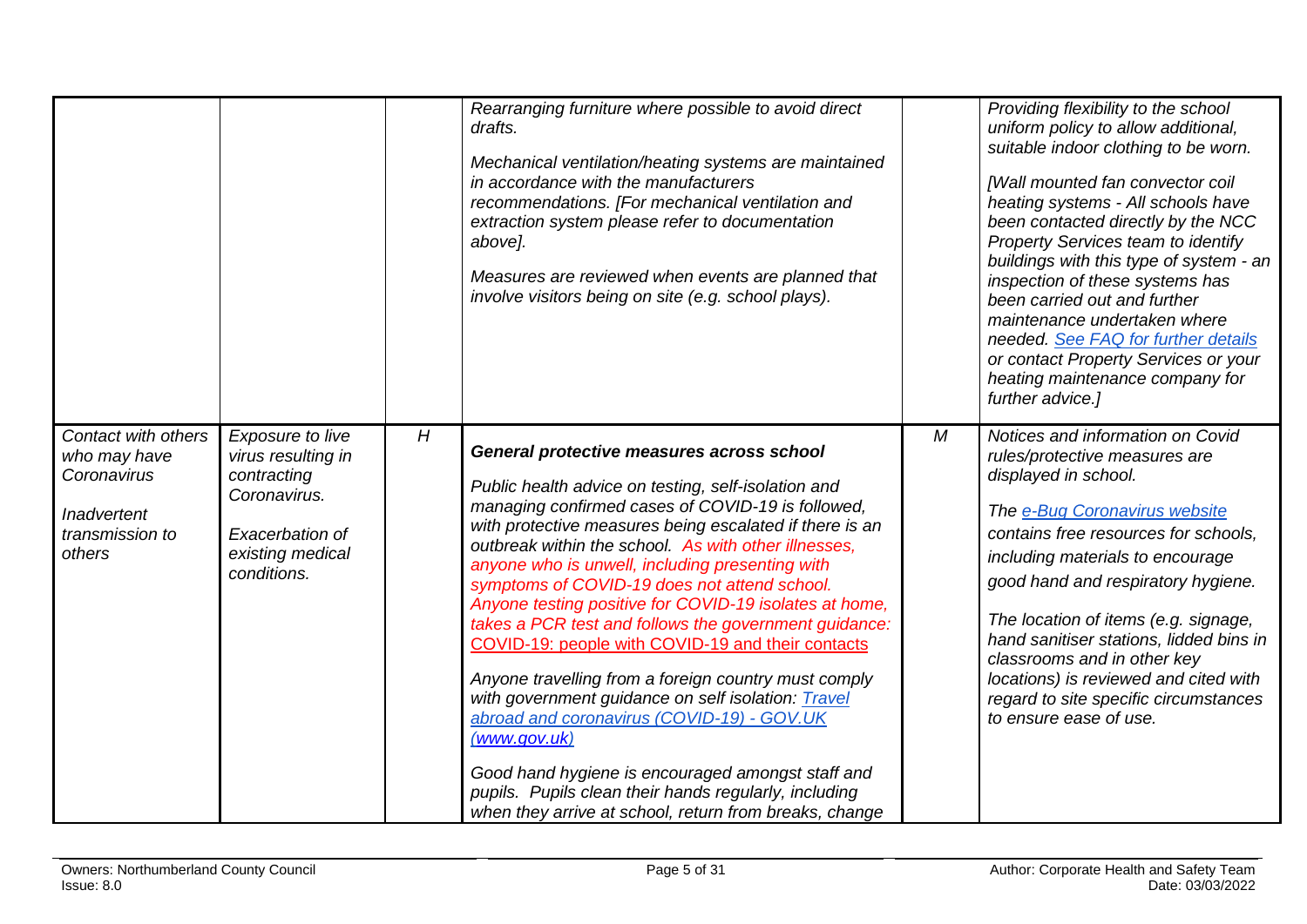| rooms, before and after eating, after sneezing or<br>coughing. Washing hands thoroughly for 20 seconds<br>with soap and water and or use of alcohol hand rub or<br>sanitiser                                                                                                                                                                                                      |
|-----------------------------------------------------------------------------------------------------------------------------------------------------------------------------------------------------------------------------------------------------------------------------------------------------------------------------------------------------------------------------------|
| Good respiratory hygiene is encouraged. Promote the<br>'catch it, bin it, kill it' approach. Disposable tissues are<br>provided along with bins for used tissues and other<br>waste. This waste is bagged and disposed of.                                                                                                                                                        |
| Appropriate cleaning regimes are in place, including<br>regular cleaning of areas and equipment [for example,<br>twice per day - you should have documented cleaning<br>schedules in place], with a particular focus on<br>frequently touched surfaces.                                                                                                                           |
| Occupied spaces are well ventilated (see separate<br>section below)                                                                                                                                                                                                                                                                                                               |
| Staff maintain social distancing where possible.                                                                                                                                                                                                                                                                                                                                  |
| Face coverings are worn by staff/visitors in accordance<br>with the school's face covering risk assessment and<br>any individual risk assessment [this control should be<br>considered during periods of high transmission of<br>COVID-19, with more stringent use during outbreaks in<br>schools]. Visitors are requested to undertake an LFD<br>test prior to attending school. |
| Twice weekly lateral flow device (LFD) testing is carried<br>out by staff and pupils in Year 7 and above to help<br>identify asymptomatic cases. [delete if not appropriate to<br>your setting, noting change in guidance on 21/2/2022]<br>Anyone displaying any symptoms of coronavirus are not<br>permitted on the premises.                                                    |
| All eligible individuals (staff and pupils) have now been<br>offered COVID-19 vaccines/boosters in line with the                                                                                                                                                                                                                                                                  |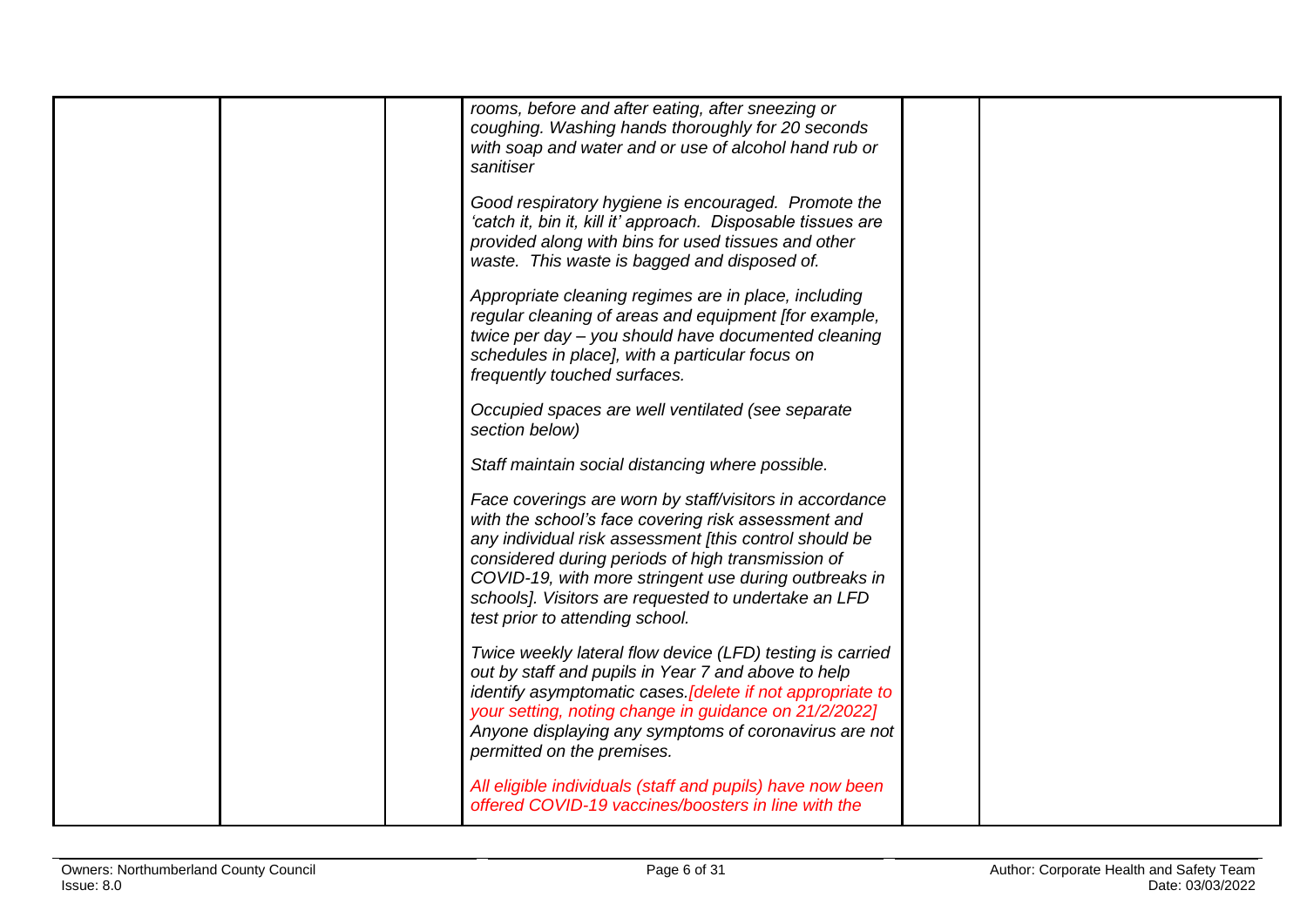| national programme. All individuals are encouraged to      | See: Guidance for people previously      |
|------------------------------------------------------------|------------------------------------------|
| take up their vaccine, including any booster vaccination,  | considered clinically extremely          |
| where appropriate. This offers very good protection        | vulnerable from COVID-19                 |
| against the virus to reduce spread and also reduces the    |                                          |
| chance of a person becoming severely unwell.               | Pregnant workers model risk              |
|                                                            | assessment (to be completed in           |
| <b>Vulnerable Staff</b>                                    | conjunction with the above CEV/CV        |
| (see model CEV/CV individual risk assessment for           | assessment for vulnerable staff).        |
| process/further guidance, including vaccination status)    | [Schools should be aware that            |
|                                                            | pregnant women from 26 weeks'            |
| The measures contained within this COVID risk              | gestation, or those with underlying      |
| assessment will, in most cases, be sufficient to           | health conditions at any gestation,      |
| adequately reduce the risk of transmission of COVD-19      | may be at greater risk of severe         |
| to those at higher risk of becoming severely unwell if     | illness from coronavirus (COVID-19).]    |
| they are infected [see guidance]. Individuals with         |                                          |
| certain vulnerabilities are being advised to continue with | See also: Advice for Pregnant            |
| regular LFD home testing as they may be eligible for       | <b>Workers and COVID-19 vaccination:</b> |
| antibody and antiviral treatments [see NHS guidance:       | a guide for women of childbearing        |
| Rapid lateral flow coronavirus (COVID-19) tests].          | age, pregnant or breastfeeding           |
|                                                            | (Includes information on additional      |
| An individual risk assessment is also in place for these   | risk factors for pregnant women,         |
| staff and include any additional reasonable control        | such as age, BMI, third trimester,       |
| measures which can be implemented without impacting        | <b>BAME</b> background)                  |
| on service provision. Additional individual risk factors   |                                          |
| are considered in these risk assessments and these         |                                          |
| include any specific advice or control measures advised    | <b>BAME</b> risk assessment              |
| by a medical professional                                  |                                          |
| (who are 'clinically extremely vulnerable' (CEV),          | Head teachers/Senior managers are        |
| 'clinically vulnerable' (CV) and pregnant. A separate      | to ask staff to inform them              |
| assessment is in place for those from a BAME               | immediately if their situation           |
| <b>background.</b> These are regularly reviewed. Reviews   | changes.                                 |
| will also take place if there is an outbreak within the    |                                          |
| school.                                                    |                                          |
|                                                            |                                          |
| Unvaccinated vulnerable staff                              |                                          |
|                                                            |                                          |
| Where the individual is vulnerable and unvaccinated,       |                                          |
| more robust control measures or reasonable                 |                                          |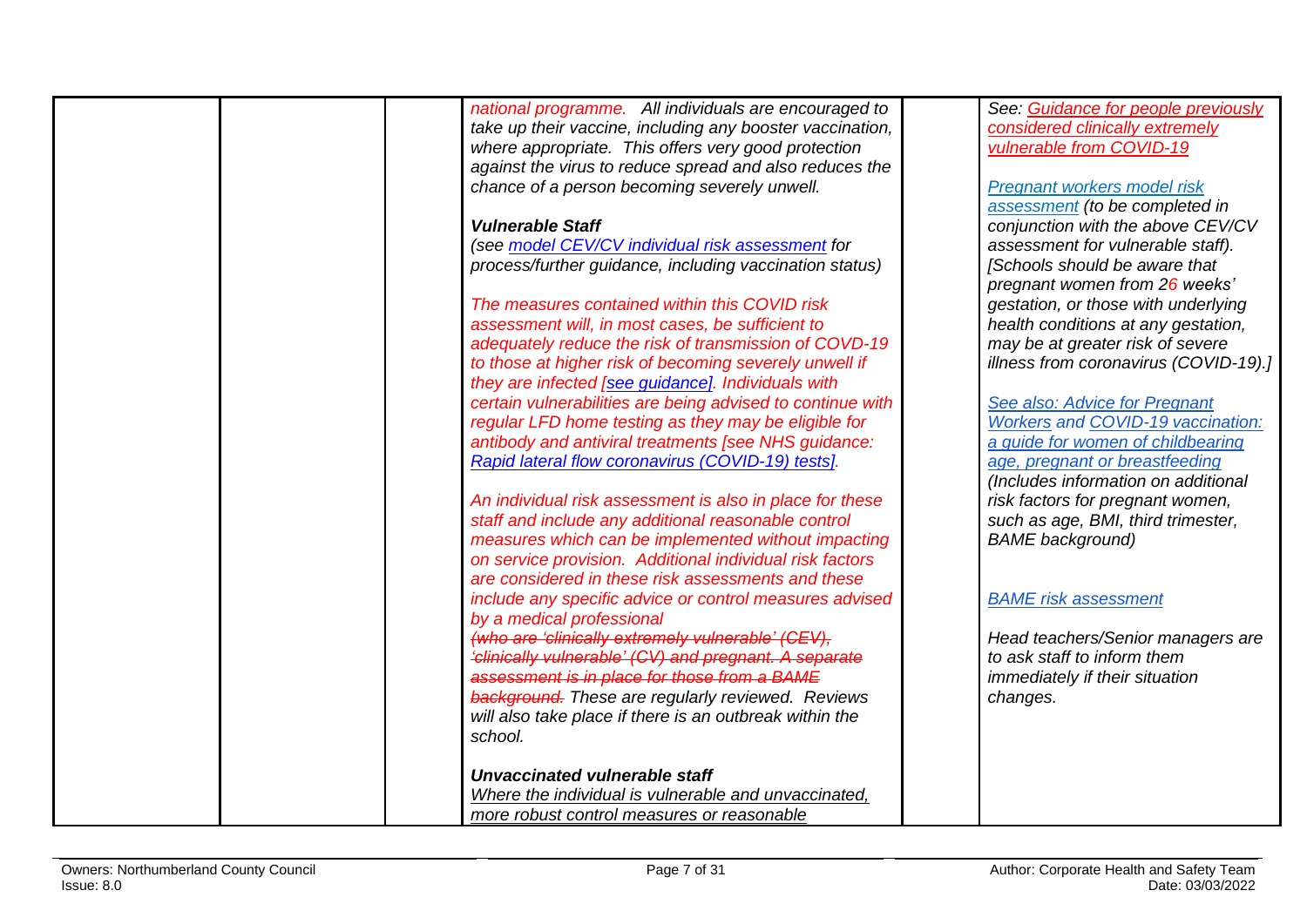| <b>Children</b><br>Northumberland EHCP planning Tool<br>All children, young people and adults follow guidance<br>and Risk Assessment<br>prescribed by this risk assessment in the school setting.<br>Where children have an Individual<br>Eligible children have now been offered a COVID-19<br>Healthcare Plan, arrangements must<br>vaccination. Clinical studies have shown that young<br>be made to ensure that any adults<br>people under 18, including those originally considered<br>supervising the child understand and<br>to be CEV, are at very low risk of serious illness if they<br>are familiar with the plan and have<br>catch the virus. The UK Clinical Review Panel has<br>received any training that is indicated<br>recommended that all children and young people under<br>to care for the child.<br>the age of 18 should no longer be considered CEV and<br>should be removed from the Shielded Patient List.<br>Where there are concerns about the<br>Department for Health and Social Care provide further<br>health provision for a child or young<br>guidance in their <b>FAQ</b> document.<br>person, urgent advice must be<br>sought from a healthcare<br>Those children who may be at a higher risk from<br>professional.<br>COVID-19 and have been prescribed specific clinical<br>advice, have been identified by the school. The specific<br>advice is being followed and taken into account within<br>an individual risk assessments/healthcare plans. The<br>child's parents/carers and where necessary the relevant<br>healthcare professional(s) have been consulted.<br>Remote education is supported where necessary.<br>Individual Healthcare Plans for all pupils are checked to<br>ensure they are up to date and include any specific |
|----------------------------------------------------------------------------------------------------------------------------------------------------------------------------------------------------------------------------------------------------------------------------------------------------------------------------------------------------------------------------------------------------------------------------------------------------------------------------------------------------------------------------------------------------------------------------------------------------------------------------------------------------------------------------------------------------------------------------------------------------------------------------------------------------------------------------------------------------------------------------------------------------------------------------------------------------------------------------------------------------------------------------------------------------------------------------------------------------------------------------------------------------------------------------------------------------------------------------------------------------------------------------------------------------------------------------------------------------------------------------------------------------------------------------------------------------------------------------------------------------------------------------------------------------------------------------------------------------------------------------------------------------------------------------------------------------------------------------------------------------------------------------------|
|----------------------------------------------------------------------------------------------------------------------------------------------------------------------------------------------------------------------------------------------------------------------------------------------------------------------------------------------------------------------------------------------------------------------------------------------------------------------------------------------------------------------------------------------------------------------------------------------------------------------------------------------------------------------------------------------------------------------------------------------------------------------------------------------------------------------------------------------------------------------------------------------------------------------------------------------------------------------------------------------------------------------------------------------------------------------------------------------------------------------------------------------------------------------------------------------------------------------------------------------------------------------------------------------------------------------------------------------------------------------------------------------------------------------------------------------------------------------------------------------------------------------------------------------------------------------------------------------------------------------------------------------------------------------------------------------------------------------------------------------------------------------------------|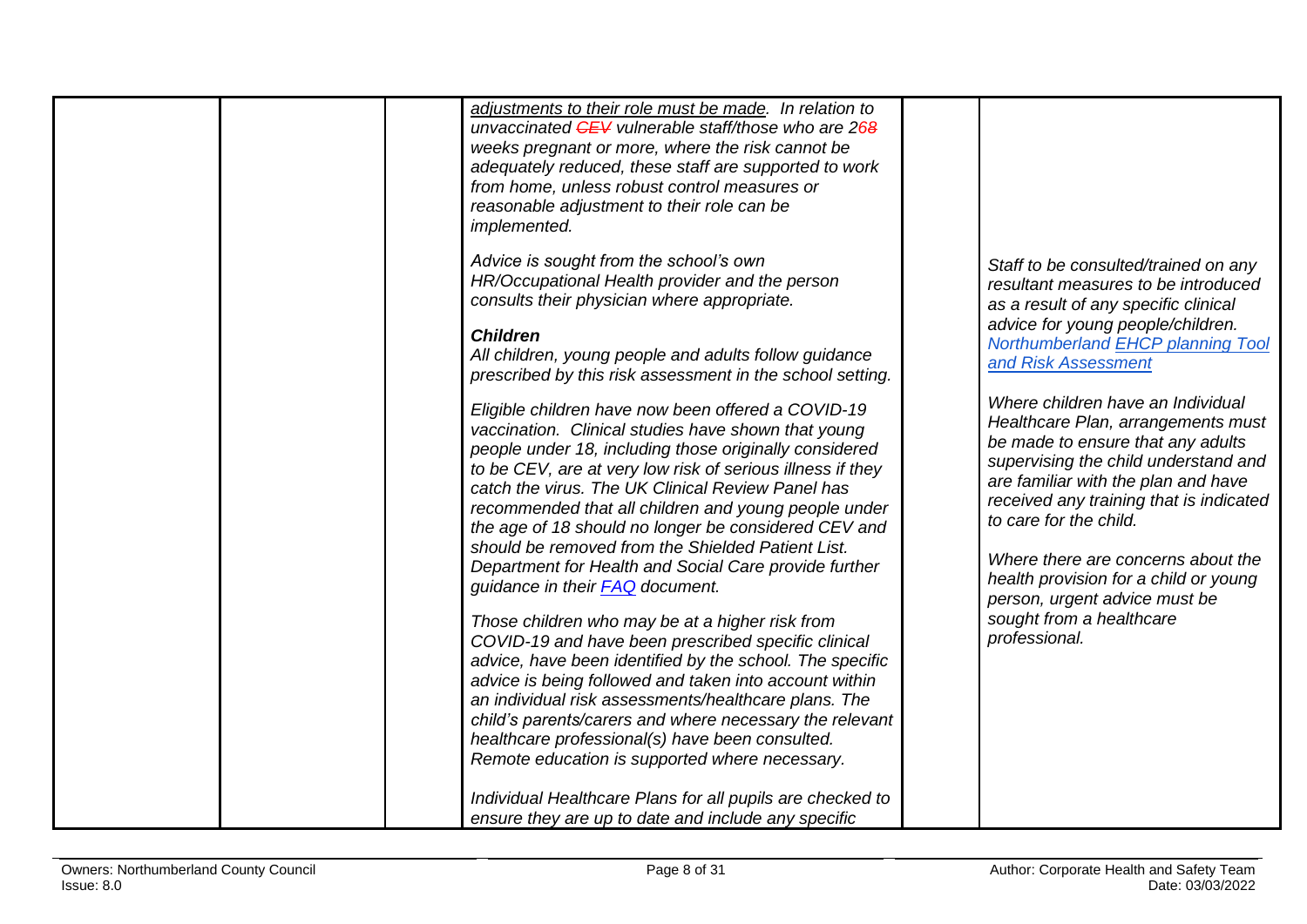<span id="page-8-0"></span>

|                                                                                                                                                 |                             |   | advice that has been prescribed [see also: model risk<br>assessment for CV/CEV pupils]<br><b>Visitors/Contractors</b><br>When making appointments, contractors/visitors are<br>briefed not to attend school if displaying symptoms of<br>COVID-19. The normal process for recording visitor<br>details to the site is followed. Whilst test and trace<br>requirements have been removed, it is still necessary to<br>control visitor access to the school. Visitors are asked if<br>they have any symptoms of COVID or are a household<br>close contact of someone with COVID; if so they are<br>requested to rearrange their appointment where<br>possible. If the visit is essential, the government advice<br>for close contacts should be followed Electronic sign-in<br>devices or pens are regularly cleaned.<br>Reception areas/waiting areas are marked to allow<br>social distancing.<br>Visitor contact information is retained for 21 days to<br>support the NHS test and trace programme (Visitor<br>Audit/Questionnaire). This should include details of all<br>visiting staff. |            |                                                                                                                                                                                                                                                                                                                            |
|-------------------------------------------------------------------------------------------------------------------------------------------------|-----------------------------|---|----------------------------------------------------------------------------------------------------------------------------------------------------------------------------------------------------------------------------------------------------------------------------------------------------------------------------------------------------------------------------------------------------------------------------------------------------------------------------------------------------------------------------------------------------------------------------------------------------------------------------------------------------------------------------------------------------------------------------------------------------------------------------------------------------------------------------------------------------------------------------------------------------------------------------------------------------------------------------------------------------------------------------------------------------------------------------------------------|------------|----------------------------------------------------------------------------------------------------------------------------------------------------------------------------------------------------------------------------------------------------------------------------------------------------------------------------|
| Staff/Pupils<br>displaying<br>symptoms of<br>coronavirus whilst<br>at school<br>f*symptomatic<br>persons are<br>required to have a<br>PCR test] | Others contracting<br>virus | H | Staff/pupils have been instructed they must not attend<br>school if they are symptomatic or have a positive<br>COVID PCR or LFD test. test positive Those with<br>symptoms who have not yet been tested are advised to<br>take a PCR test.<br>A protocol is in place and has been shared with all staff<br>who are clear on what action to take if someone<br>becomes symptomatic whilst at school.                                                                                                                                                                                                                                                                                                                                                                                                                                                                                                                                                                                                                                                                                          | ${\cal M}$ | <b>Ensure home and emergency</b><br>contacts are up to date.<br>The school has a small supply of<br>PCR home test kits which can be<br>used in very exceptional cases<br>(Coronavirus (COVID-19): test kits<br>for schools and FE providers)<br><b>Positive staff cases of Covid-19</b><br>confirmed by a PCR test must be |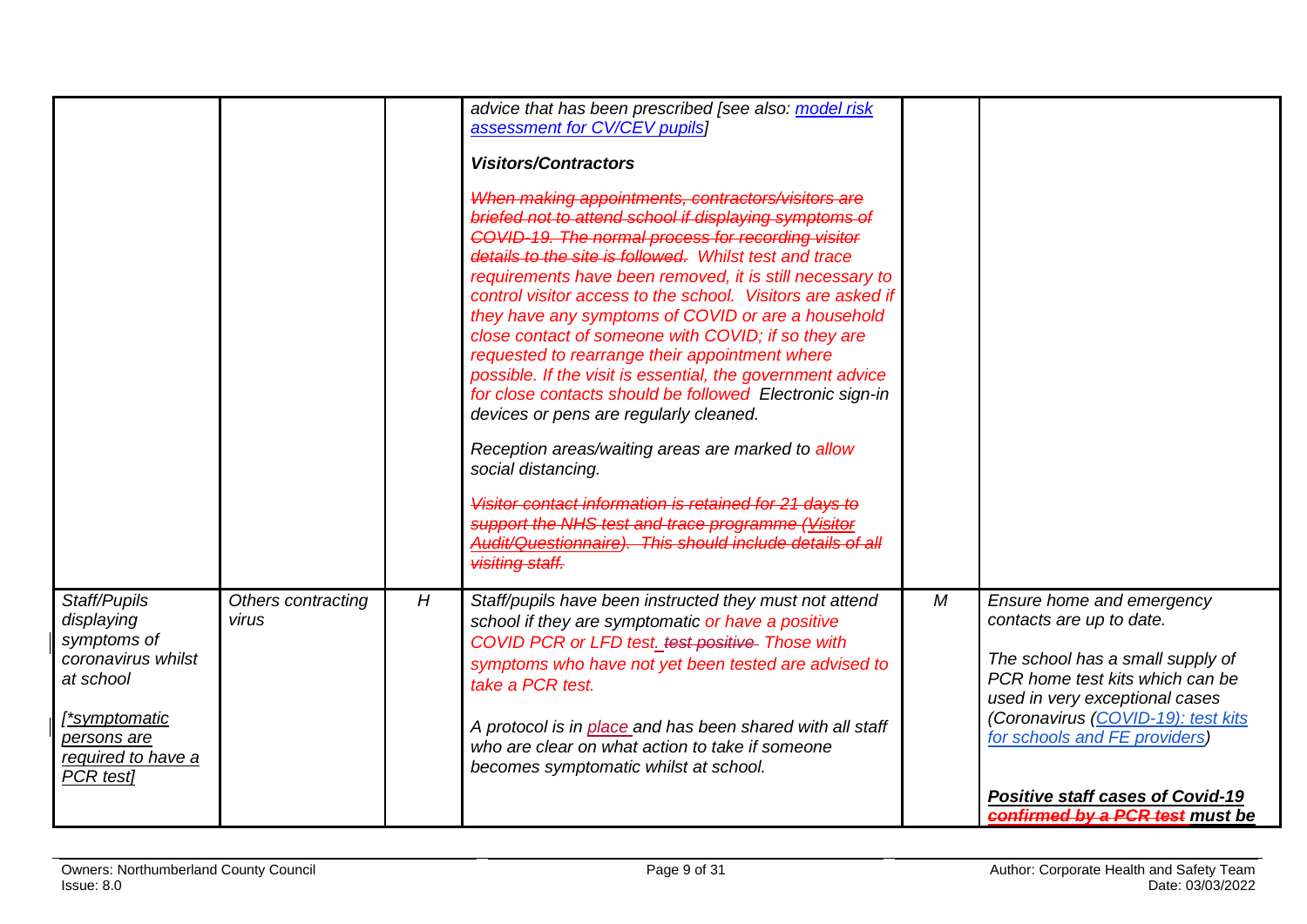| Contact with others | UKHSA guidance on action to take if a person becomes        | recorded via ANVIL, as they may           |
|---------------------|-------------------------------------------------------------|-------------------------------------------|
| who are             | symptomatic on site is followed along with the UKHSA        | be RIDDOR reportable (for schools         |
| symptomatic or      | guidance on 'cleaning and waste'.                           | in the H&S SLA and normally               |
| who have tested     |                                                             | utilise ANVIL).                           |
| positive            | Head Teacher / School Lead / parent / carer is notified     |                                           |
|                     | immediately and the staff member / pupil is sent home,      | <b>Close contacts of a confirmed</b>      |
|                     | avoiding public and school Transport where possible,        | case                                      |
|                     |                                                             |                                           |
|                     | and advised to take an urgent PCR test. If they are         | <b>NHS Test and Trace will carry out</b>  |
|                     | seriously ill 999 are contacted.                            | close contact tracing if a PCR test       |
|                     |                                                             | comes back positive.                      |
|                     | If a child is awaiting collection, they should be moved, if |                                           |
|                     | possible, to a room where they can be isolated behind a     | All adults who are fully vaccinated,      |
|                     | closed door, depending on the age of the child and with     | and children aged between 5 to 18         |
|                     | appropriate adult supervision if required. Ideally, a       | years and 6 months, identified as a       |
|                     | window should be opened for ventilation. If it is not       | close contact, will be advised by NHS     |
|                     | possible to isolate them, move them to an area which is     | <b>Test and Trace to take an LFD test</b> |
|                     | at least 2 metres away from other people.                   | every day for 7 days. They are asked      |
|                     |                                                             | to report the results through             |
|                     | PPE is only required by staff caring for the child while    | the Online Reporting System and to        |
|                     | they await collection in the following circumstances:       |                                           |
|                     | (see also symptomatic children action list for schools      | the school.                               |
|                     | and The use of personal protective equipment (PPE) in       | Close contacts can continue to            |
|                     | education, childcare and children's social care settings,   | attend school during this period of       |
|                     | including for aerosol generating procedures (AGPs)))        | testing, unless an LFD test comes         |
|                     |                                                             | back positive (or if they become          |
|                     |                                                             | symptomatic) where they must self-        |
|                     | A fluid resistant (type IIR) face mask should be            | isolate and book a PCR test.              |
|                     | worn if a distance of 2 metres cannot be                    | Unvaccinated adults, and others who       |
|                     | maintained                                                  | do not meet the criteria. must            |
|                     | If Contact Is Necessary, Then Disposable                    | continue to self-isolate for 10 days.     |
|                     | Gloves, Apron And A Face Mask Should Be                     |                                           |
|                     | Worn                                                        | Close contacts are advised to be          |
|                     | Eye Protection (E.G. Visor Or Goggles) If A Risk            | vigilant for symptoms and take a          |
|                     | Assessment Determines That There Is A Risk                  | PCR test if they become                   |
|                     | Of Fluids Entering The Eye, For Example, From               | symptomatic and follow the advice in:     |
|                     | Coughing, Spitting Or Vomiting.                             |                                           |
|                     |                                                             | COVID-19: people with COVID-19            |
|                     |                                                             | and their contacts                        |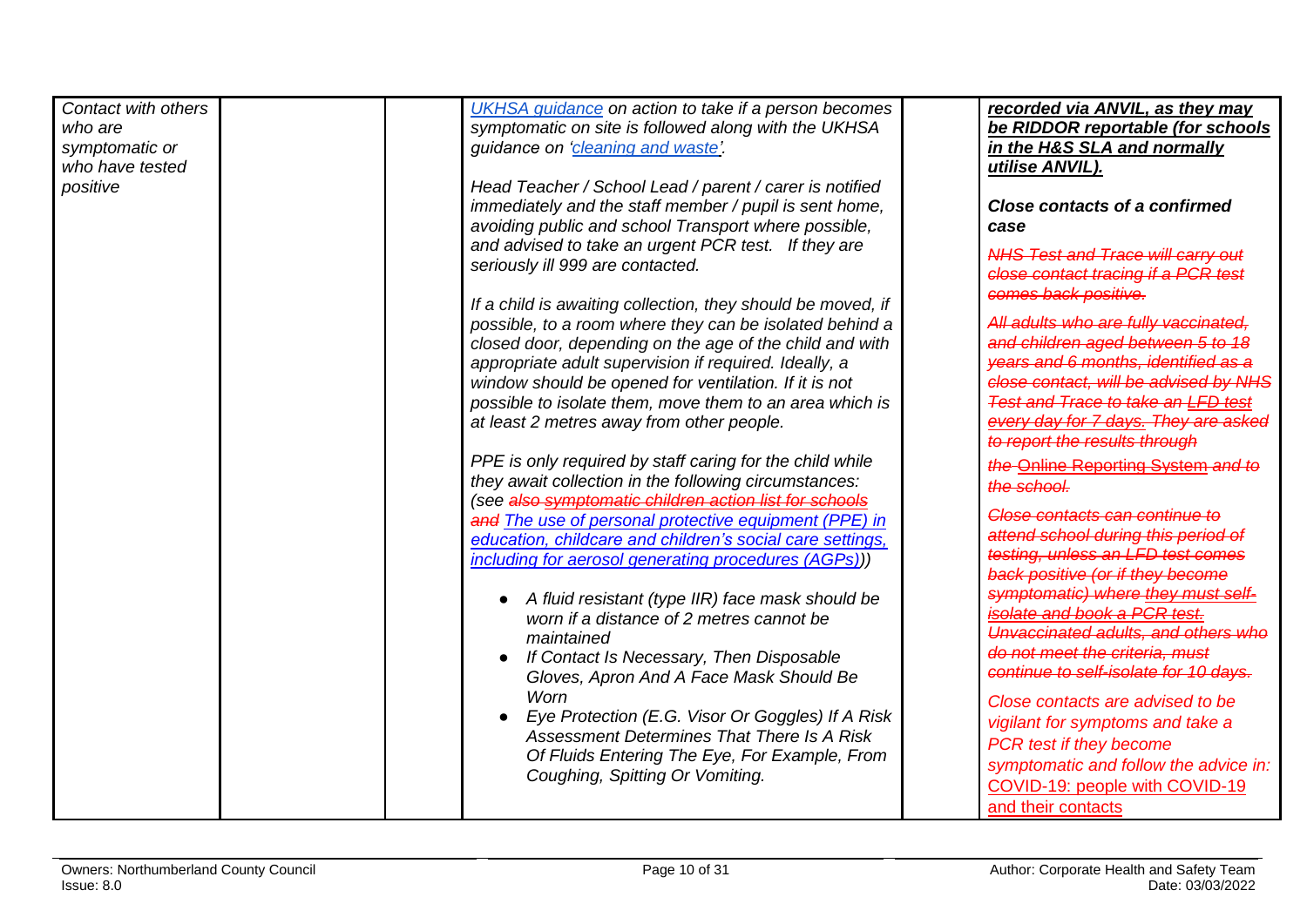<span id="page-10-0"></span>

|                                                                                                                                  |                                                                                         |   | They should wash their hands thoroughly for 20<br>seconds after any contact with someone who is<br>unwell.<br>Any members of staff who have helped someone with<br>symptoms should be vigilant for symptoms and self-<br>isolate and arrange a pcr test if they become<br>symptomatic.<br>Staff / pupil or parents / carers are requested to inform<br>the school as soon as they receive their test result<br>(positive or negative).<br>If the PCR test comes back positive, the individual<br>should follow COVID-19: people with COVID-19 and<br>their contacts<br>Where the staff member / pupil tests negative, they can<br>return to their setting when they are medically fit to do<br>SO.<br>[FROM 11 JANUARY, THE REQUIREMENT FOR A<br><b>CONFIRMATORY PCR TEST TO BE CARRIED OUT</b><br><b>FOLLOWING A POSITIVE LATERAL FLOW DEVICE</b><br>(LFD) TEST ARE TO BE SUSPENDED. PLEASE SEE<br><b>SECTION ON PAGE 2 FOR FURTHER</b><br><b>INFORMATION.</b> |   |                                                                                                                                                                                                                                           |
|----------------------------------------------------------------------------------------------------------------------------------|-----------------------------------------------------------------------------------------|---|-----------------------------------------------------------------------------------------------------------------------------------------------------------------------------------------------------------------------------------------------------------------------------------------------------------------------------------------------------------------------------------------------------------------------------------------------------------------------------------------------------------------------------------------------------------------------------------------------------------------------------------------------------------------------------------------------------------------------------------------------------------------------------------------------------------------------------------------------------------------------------------------------------------------------------------------------------------------|---|-------------------------------------------------------------------------------------------------------------------------------------------------------------------------------------------------------------------------------------------|
| All<br>teaching/classroom<br>activities; early<br>years, primary and<br>secondary<br>(see also section<br>on 'Shared<br>Learning | Contracting<br>coronavirus - staff<br>and pupils, passing<br>onto vulnerable<br>persons | H | The following measures are in place;<br>• Classrooms are well ventilated [see specific section<br>on ventilation]<br>• A suitable cleaning schedule is in place for<br>desks/chairs/equipment (minimum twice a day)<br>• Staff supervise hand hygiene arrangements for<br>younger children and those with additional needs.                                                                                                                                                                                                                                                                                                                                                                                                                                                                                                                                                                                                                                     | L | Review Schools: coronavirus<br>operational guidance<br>Actions for early years and childcare<br>providers during the coronavirus<br>(COVID-19) outbreak<br>Breakfast and after-school provision<br>are provided [delete if appropriate or |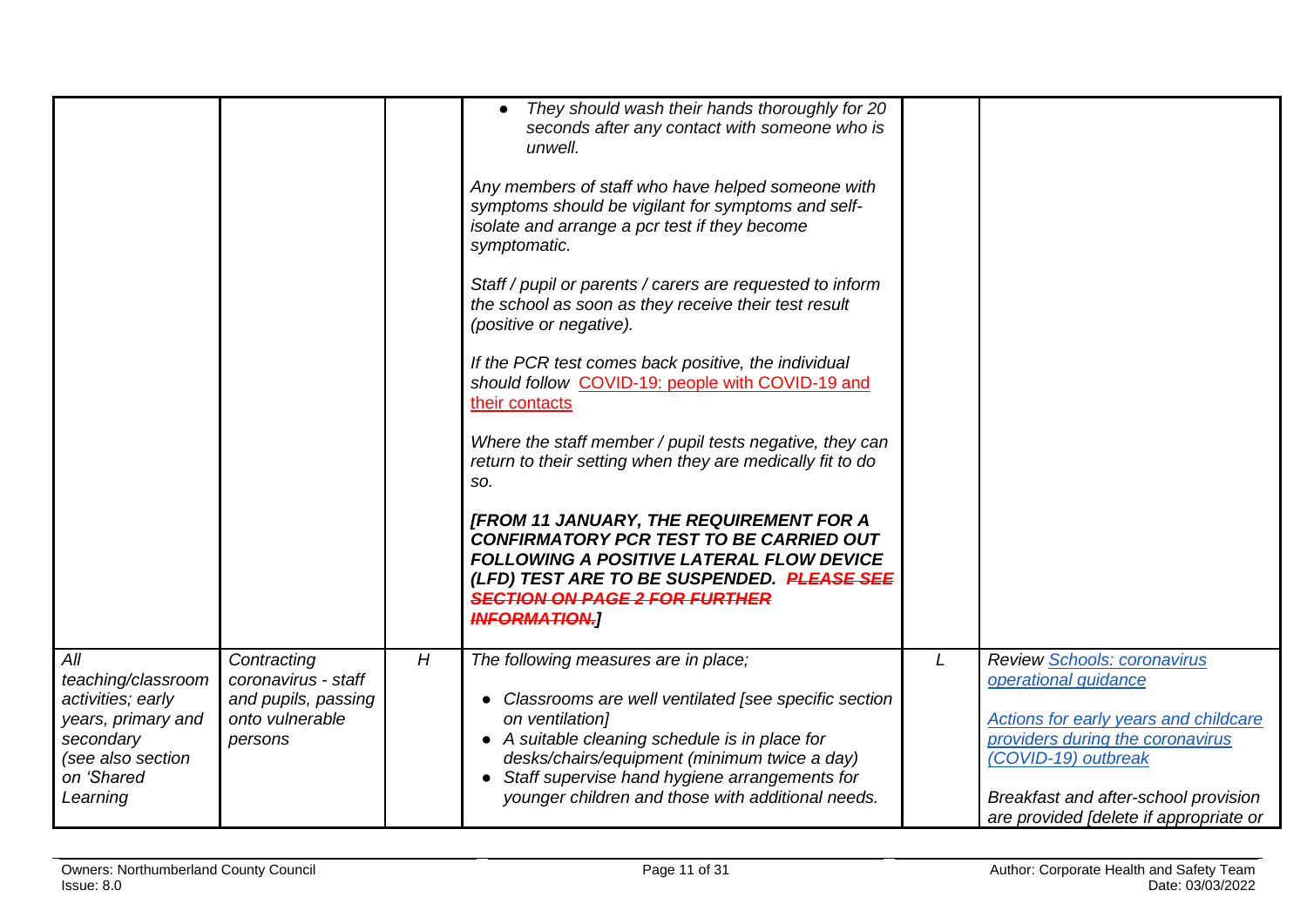| Spaces/practical<br>teaching below) | Measures are in place to ensure more independent<br>older pupils are following good hygiene practices.<br>• Pupils are asked to report if they become unwell<br>and staff informally monitor for presence of<br>symptoms. The school protocol for persons<br>becoming symptomatic on site is followed [add link<br>to document or refer to separate part of risk<br>assessment]<br>• No sharing of stationery (pens, pencils)<br><b>Groupings</b><br>Although bubble groups are no longer in place, where<br>natural groupings are achievable, which limit mixing<br>and don't impact on education, this is implemented [add<br>details]. Staff work within consistent groups where<br>possible [in line with HSE advice]<br>Early year/nursery - children are able to remain in a<br>group in the same space with limited or no mixing with<br>other year groups. A separate play area is provided.<br>Parental drop off/pick up is done outdoors, where<br>possible. | record arrangements in separate<br>Covid risk assessment for these<br>activities]<br>Protective measures for holiday and<br>after-school clubs, and other out-of-<br>school settings during the<br>coronavirus (COVID-19) outbreak<br>Science - practical work is in line with<br><b>CLEAPSS Guide to doing practical</b><br>work during the COVID-19 pandemic.<br>Risk assessments are in place.<br>On advice from the Public Health<br>Team, bubble groups may need to be<br>reintroduced as an additional<br>protective measure if there is an<br>outbreak in school. Previous<br>arrangements for bubble groups will<br>be reinstated [record detail of<br>groupings in outbreak plan or add to<br>this risk assessment]. |
|-------------------------------------|------------------------------------------------------------------------------------------------------------------------------------------------------------------------------------------------------------------------------------------------------------------------------------------------------------------------------------------------------------------------------------------------------------------------------------------------------------------------------------------------------------------------------------------------------------------------------------------------------------------------------------------------------------------------------------------------------------------------------------------------------------------------------------------------------------------------------------------------------------------------------------------------------------------------------------------------------------------------|-------------------------------------------------------------------------------------------------------------------------------------------------------------------------------------------------------------------------------------------------------------------------------------------------------------------------------------------------------------------------------------------------------------------------------------------------------------------------------------------------------------------------------------------------------------------------------------------------------------------------------------------------------------------------------------------------------------------------------|
|                                     | First/Primary – children are able to remain in a group in<br>the same space with limited or no mixing with other<br>year groups. [especially achievable for single form<br>entry].<br>In Primary Schools, the same groups are taught in the<br>same classrooms, to limit the amount of movement<br>around the school and potential contact with other<br>groups. [where this doesn't impact on learning]<br>Sport and physical education:                                                                                                                                                                                                                                                                                                                                                                                                                                                                                                                              | Refer to:<br>guidance on Guidance on<br>coronavirus (COVID-19) for<br>grassroots sport participants<br>and providers<br>advice from organisations<br>such as the <b>Association</b> for<br><b>Physical Education and</b><br>the Youth Sport Trust<br>guidance from Swim England<br>on school swimming and Step                                                                                                                                                                                                                                                                                                                                                                                                                |
|                                     |                                                                                                                                                                                                                                                                                                                                                                                                                                                                                                                                                                                                                                                                                                                                                                                                                                                                                                                                                                        | 4 Covid advice                                                                                                                                                                                                                                                                                                                                                                                                                                                                                                                                                                                                                                                                                                                |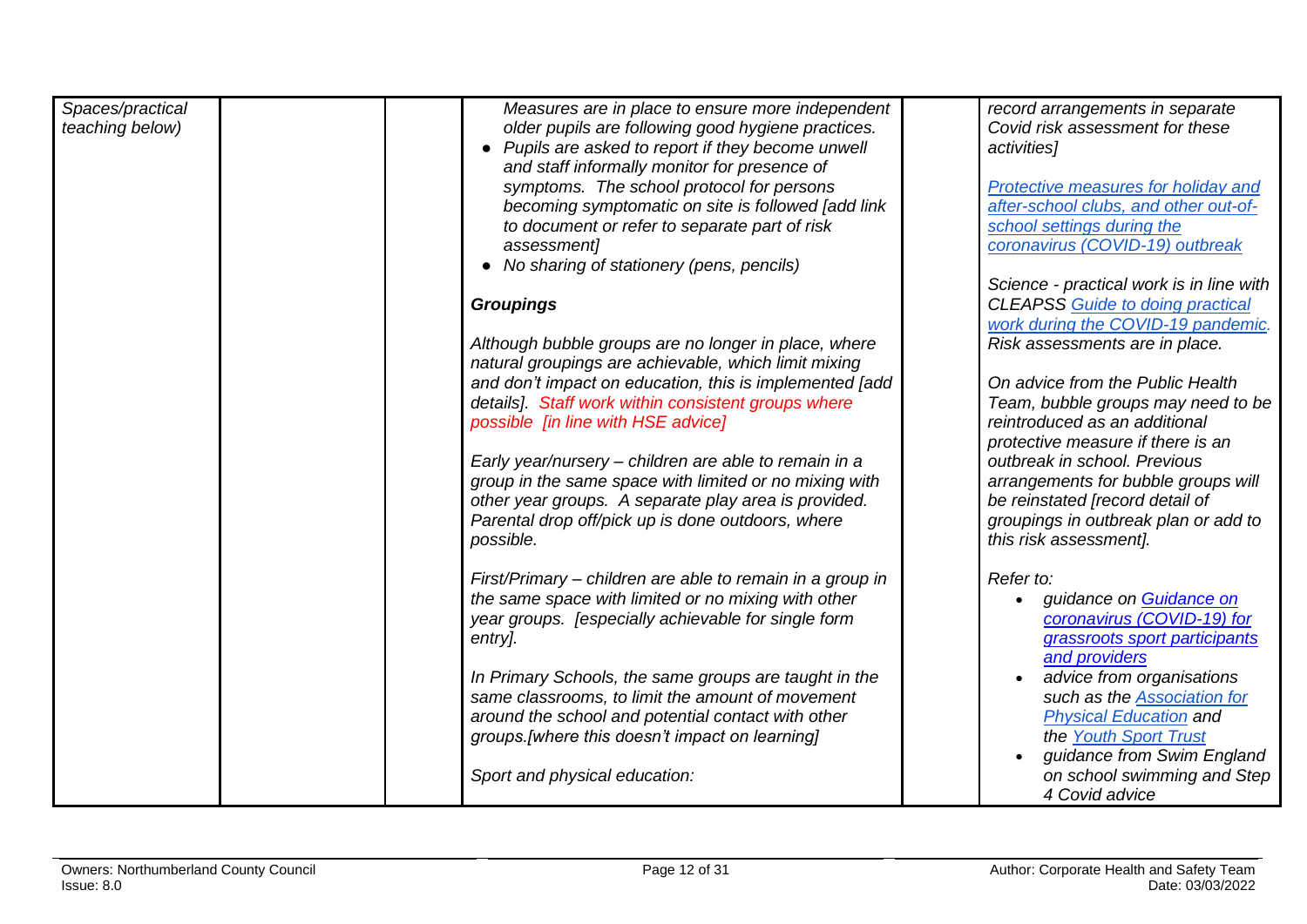|                                                                                                                           |                                                                           |   | Activities proceed in accordance with the advice<br>provided by relevant National Governing Body,<br>sport providers and/or the sports facility<br>Promote good hand hygiene practices and<br>maintain a cleaning regime focusing on<br>frequently touched surfaces.<br>Ventilation is maximised in accordance with the<br>arrangements stated above.<br>Work with external coaches, clubs and<br>organisations for curricular activities are subject<br>to routine risk assessment to confirm that Covid-<br>19 arrangements are safe and appropriate.<br>Note; venues may have capacity limits that are<br>to be followed. |   |                                                                                                                                                                                                                                                                                                                                                                |
|---------------------------------------------------------------------------------------------------------------------------|---------------------------------------------------------------------------|---|------------------------------------------------------------------------------------------------------------------------------------------------------------------------------------------------------------------------------------------------------------------------------------------------------------------------------------------------------------------------------------------------------------------------------------------------------------------------------------------------------------------------------------------------------------------------------------------------------------------------------|---|----------------------------------------------------------------------------------------------------------------------------------------------------------------------------------------------------------------------------------------------------------------------------------------------------------------------------------------------------------------|
| Use of communal<br>areas - toilets,<br>corridors, sports<br>halls, dining hall,<br>outdoor spaces,                        | Contracting<br>coronavirus - staff<br>pupils, visitors,<br>parents/carers | H | Enhanced cleaning takes places within these areas in<br>line with the cleaning schedule (including shared<br>equipment/furniture/frequently touched points).<br>One way circulation routes are in place [if possible].                                                                                                                                                                                                                                                                                                                                                                                                       | M | When reviewing areas/spaces<br>consider:<br>Widening routes where possible.<br>Removing unnecessary obstacles.<br>Signing and communications:<br>- markings/signage at entrances<br>- movement intersections.<br>- encouraging people to wait and<br>allow others to pass<br>One-way movement.<br>Separate entry and exit routes.<br>Enlarge access and exits. |
| Staff use of<br>communal<br>areas/working with<br>different groups.<br>Use of supply<br>teachers and<br>temporary workers | Contracting<br>coronavirus - staff<br>pupils, visitors,<br>parents/carers | H | Staff breaks are organised to avoid congestion in staff<br>rooms. [Consider making additional space available for<br>staff to take breaks and plan how spaces are to be set<br>up, for example, use of floor markings to help staff<br>maintain distancing, limit number usage, remove chairs<br>to minimise use of the space, etc].<br>More frequent cleaning of shared spaces should also<br>occur. Shared crockery/cutlery has been removed and<br>staff use their own equipment.                                                                                                                                         | L | *Review and apply the guidance for<br>working safely in offices if applicable<br>(e.g. receptions and shared offices)<br>Offices and contact centres -<br><b>Working safely during coronavirus</b><br>(COVID-19) - Guidance                                                                                                                                    |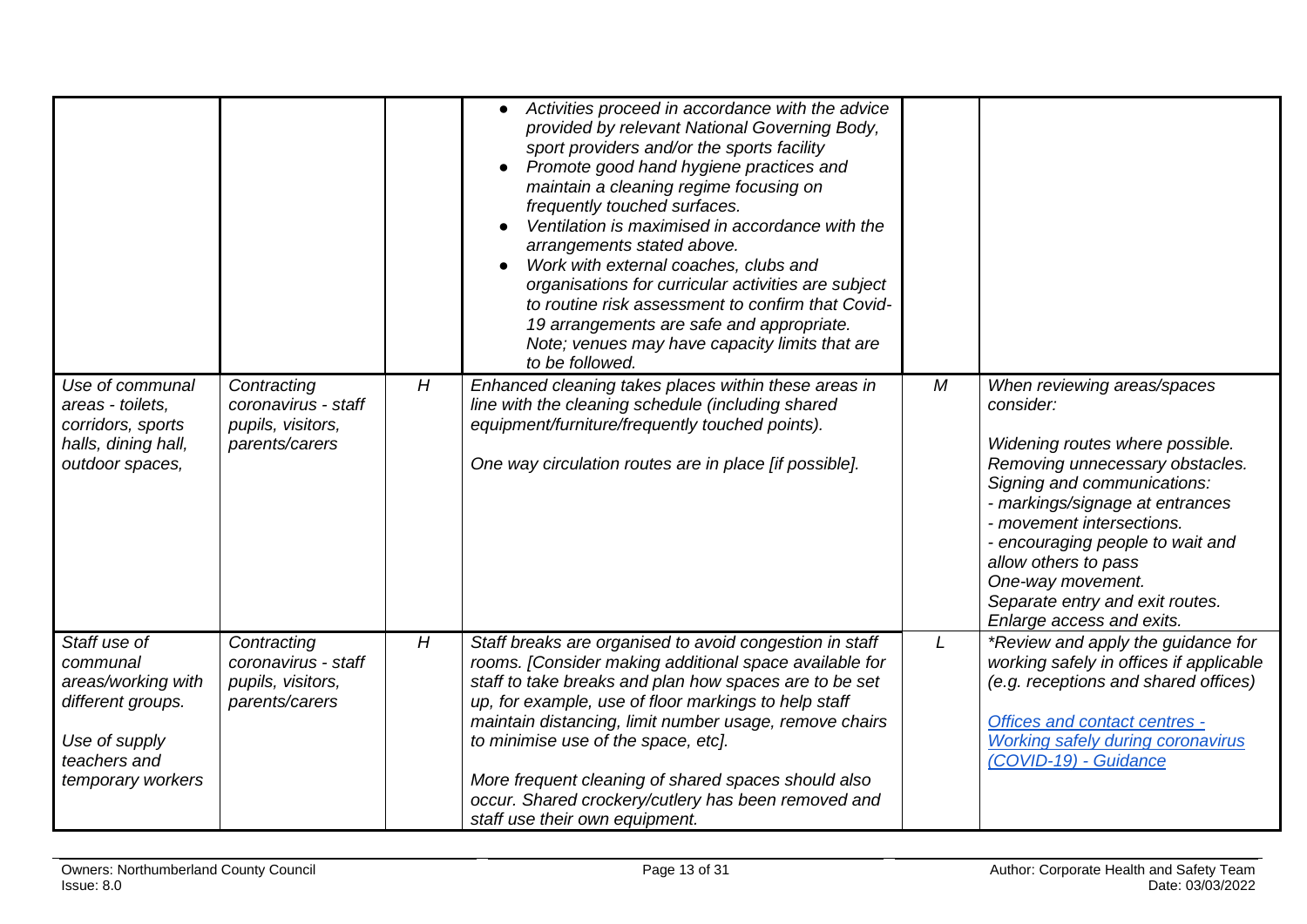<span id="page-13-0"></span>

|                                          |                                                       |   | Measures are applied within shared offices and staff<br>room(s) to maintain social distancing (2m or 1m plus a<br>risk mitigation)*<br>Clear use and cleaning guidance for staff toilets are in<br>place to ensure they are kept clean and social<br>distancing is achieved as much as possible.<br>Staff maintain 2m distance (or 1m plus a risk mitigation)<br>from pupils where possible (especially with other adults<br>and older children). Face to face contact within 1m of<br>anyone is minimised.<br>Temporary staff and visiting staff will be expected to<br>comply with the school's arrangements for managing<br>and minimising risk, continuing to take care to maintain<br>distance from other staff and pupils (where possible). All<br>temporary staff are made aware of the content of the<br>Covid risk assessment and any other relevant<br>information as soon as possible after the booking is<br>confirmed. |   |                                                                                                                                                                                                                                                                                                                                                                                                                                                                          |
|------------------------------------------|-------------------------------------------------------|---|-------------------------------------------------------------------------------------------------------------------------------------------------------------------------------------------------------------------------------------------------------------------------------------------------------------------------------------------------------------------------------------------------------------------------------------------------------------------------------------------------------------------------------------------------------------------------------------------------------------------------------------------------------------------------------------------------------------------------------------------------------------------------------------------------------------------------------------------------------------------------------------------------------------------------------------|---|--------------------------------------------------------------------------------------------------------------------------------------------------------------------------------------------------------------------------------------------------------------------------------------------------------------------------------------------------------------------------------------------------------------------------------------------------------------------------|
| Outdoor education<br>and off-site visits | Contracting<br>coronavirus - staff,<br>pupils, public | H | Offsite activity and educational visits are being<br>conducted in accordance with NCC Code of Practice for<br>Offsite Educational Visits, Outdoor Learning and<br>Adventurous Activities taking into account public health<br>advice or guidance as prescribed by the advice of any<br>international destination. Hine with relevant coronavirus<br>(COVID-19) secure quidelines and regulations as they<br>relate to each of the home nations. In England this<br>means the following may proceed subject to full and<br>thorough risk assessment ensuring public health advice<br>is followed.<br>• From the start of the 2021/2022 academic year<br>establishments may go on international visits*.<br>Day visits and residential visits within the UK may<br><b>proceed</b>                                                                                                                                                     | L | Onsite activities do not require the<br>submission of an Evolve form but.<br>like all activities involving significant<br>risk, they must be subject to a<br>suitable and sufficient risk<br>assessment.<br><i><b>* Those conducting international visits</b></i><br>are advised to give careful<br>consideration to the risk of disruption<br>to education resulting from isolation<br>and testing requirements and also<br>ensuring adequate<br><del>- financial</del> |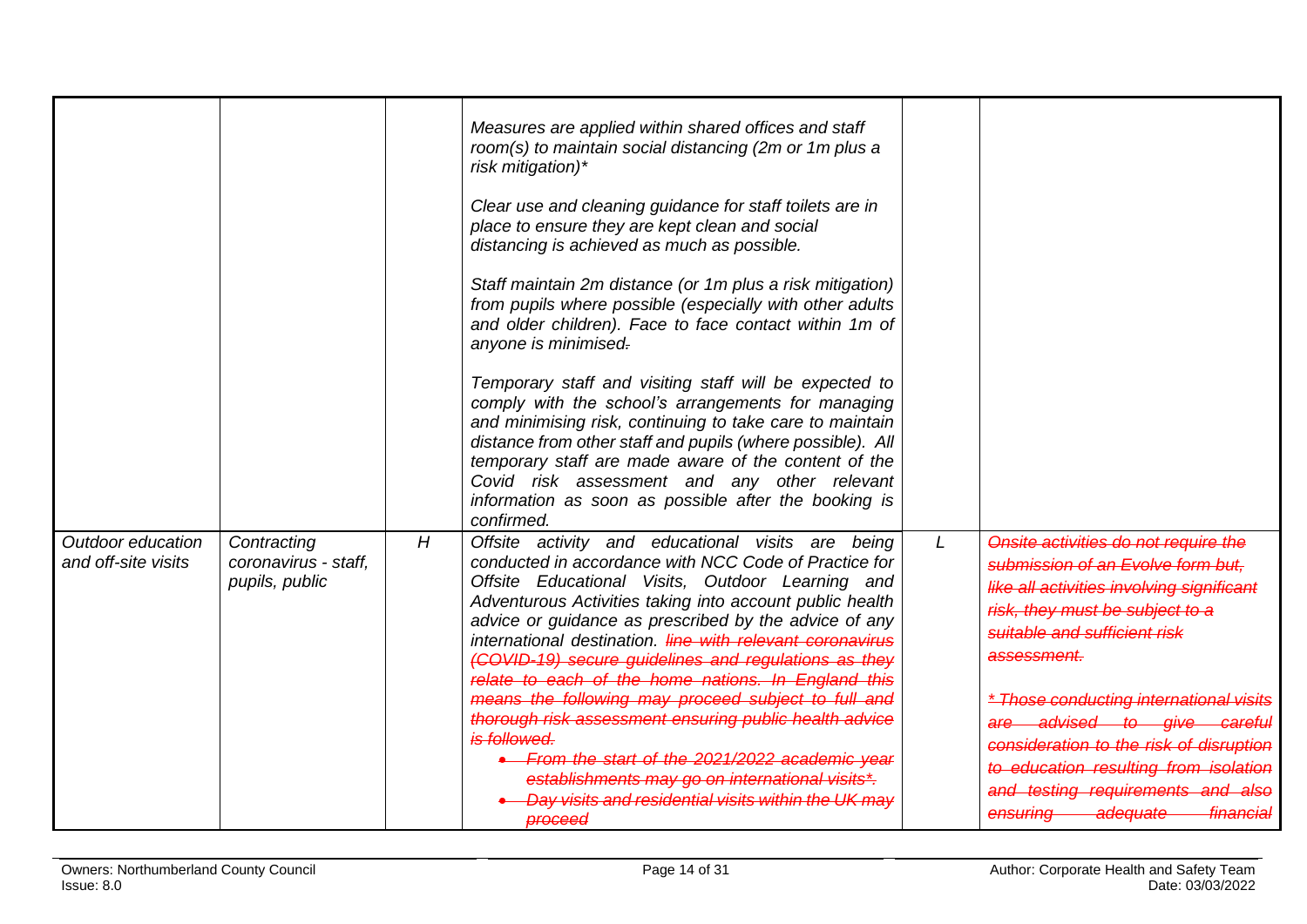|                 |                                                  |   | Full and thorough risk assessment is achieved by<br>application of:<br><b>Evolve Generic Risk Assessments* along with;</b><br>$\bullet$<br>the production of an Event Specific Plan to<br>$\bullet$<br>ensure full a thorough risk assessment.<br>Those conducting International Visits ensure that a visit<br>specific "International Travel COVID-19 Forward Plan" is<br>approved prior to travel and ensures adequate financial<br>protection in place.<br>Visit approvals are applied in line with the NCC Code of<br>Practice for Offsite & Educational Visits.<br>Correct application of protocols applied by Evolve<br>ensures adherence to government advice for health and<br>safety guidance on educational visits.<br>Educational Visit Coordinator & Heads receive policy<br>guidance updates and actively check for updates on the<br>Evolve system for updates to the above.<br>Where the establishment is a non-NCC Establishment<br>(e.g. an academy) the EVC or Head checks to ensure<br>appropriate insurance, arrangements are in place. |   | protection in place.<br>** Including but not limited to "the<br>Evolve Coronavirus (COVID-19)<br>Generic Risk Assessment. Evolve<br>Generic Risk Assessments take into<br>account the requirements outlined by<br>"Schools COVID-19 operational<br>guidance. Updated 02 December<br>2021" and prescribes broad<br>arrangements as to how these may be<br>applied.<br>per pre-existing practice,<br>As<br>establishments are to review these<br>assessments to ensure the stated<br>arrangements are applied where<br>applicable and reasonable to do so.<br>Visit specific arrangements that are<br>either not specified by or are<br>prompted by the generic risk<br>assessments are to be set out in<br>Event Specific Plan. |
|-----------------|--------------------------------------------------|---|-------------------------------------------------------------------------------------------------------------------------------------------------------------------------------------------------------------------------------------------------------------------------------------------------------------------------------------------------------------------------------------------------------------------------------------------------------------------------------------------------------------------------------------------------------------------------------------------------------------------------------------------------------------------------------------------------------------------------------------------------------------------------------------------------------------------------------------------------------------------------------------------------------------------------------------------------------------------------------------------------------------------------------------------------------------|---|--------------------------------------------------------------------------------------------------------------------------------------------------------------------------------------------------------------------------------------------------------------------------------------------------------------------------------------------------------------------------------------------------------------------------------------------------------------------------------------------------------------------------------------------------------------------------------------------------------------------------------------------------------------------------------------------------------------------------------|
| Play activities | Contracting<br>coronavirus - staff<br>and pupils | H | Existing school play risk assessment has been<br>reviewed and shared with staff.<br>Toys and play equipment are included in the cleaning<br>schedule. For large outdoor play equipment, which is<br>difficult to clean, good hand hygiene is adopted before<br>and after breaktime.<br>The use of equipment which can't be cleaned easily is<br>avoided or minimised where possible.                                                                                                                                                                                                                                                                                                                                                                                                                                                                                                                                                                                                                                                                        | L |                                                                                                                                                                                                                                                                                                                                                                                                                                                                                                                                                                                                                                                                                                                                |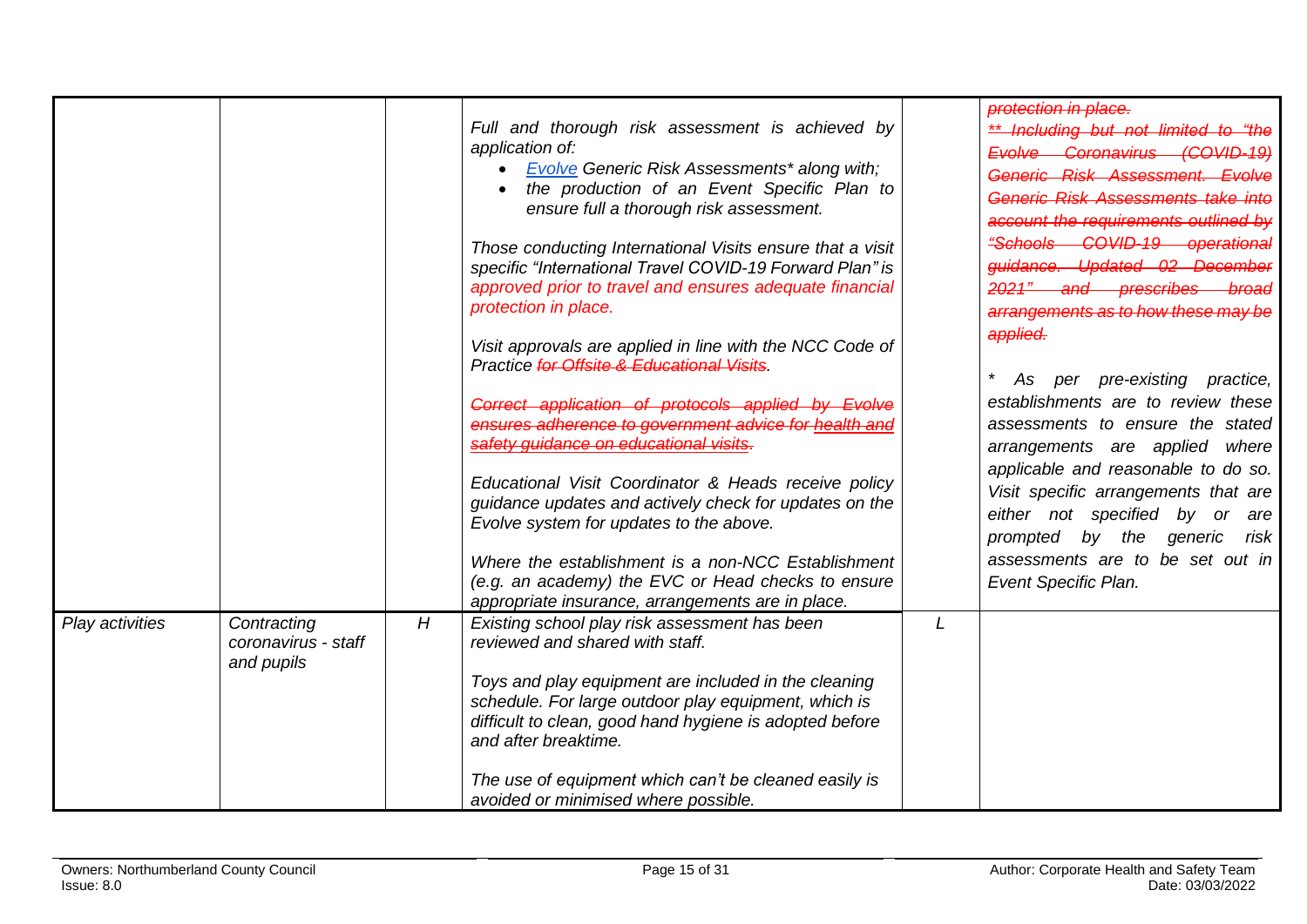<span id="page-15-0"></span>

| Provision of school<br>meals service                             | Contracting<br>coronavirus - staff,<br>pupils                        |   | The school kitchen is fully open and normal legal<br>requirements will apply. Kitchen operations comply with<br>the guidance for food businesses on coronavirus<br>$(COVID-19)$ .<br>Catering staff are aware of the content of this risk<br>assessment and the measures required for use of<br>communal staff areas have been implemented e.g., for<br>toilets/staff room/changing rooms. [see also section on<br>use of communal areasl                                                                                                                                                                                                                                                                                                                                 |            | Risk assessments have been<br>reviewed and updated where<br>required (both for catering activities<br>and dining hall arrangements, such<br>as additional cleaning, wearing face<br>masks when serving children) |
|------------------------------------------------------------------|----------------------------------------------------------------------|---|---------------------------------------------------------------------------------------------------------------------------------------------------------------------------------------------------------------------------------------------------------------------------------------------------------------------------------------------------------------------------------------------------------------------------------------------------------------------------------------------------------------------------------------------------------------------------------------------------------------------------------------------------------------------------------------------------------------------------------------------------------------------------|------------|------------------------------------------------------------------------------------------------------------------------------------------------------------------------------------------------------------------|
| Parents/carers<br>picking<br>up/collecting pupils<br>from school | Contracting<br>coronavirus - staff,<br>pupils, public                | H | Parental access to the school building will continue to<br>be assessed and controlled to avoid unnecessary<br>contact with individuals who may be symptomatic.<br>Parents are not permitted into the school building to<br>hand over children [including nursery/early years if this<br>can be done outdoors).<br>During periods of high transmission, parents are<br>requested to wear face coverings during busy times<br>whilst on school premises.<br>Supervising staff maintain social distancing with parents<br>and have access to a face mask.<br>School digital communications channels are used to<br>engage and advise parents on protective steps being<br>taken and associated requirements, such as not<br>attending if they or their child is symptomatic. | L          |                                                                                                                                                                                                                  |
| Use of School<br>Transport (external<br>provision only)          | Contracting<br>coronavirus - staff,<br>pupils, transport<br>provider | H | Steps taken to ensure anyone who becomes<br>symptomatic does not use School Transport.<br>The school encourages pupils to walk or cycle to school<br>where possible.<br>Providers have taken steps to adapt vehicle use in<br>accordance with NCC School Transport Risk<br><b>Assessment for Coronavirus.</b>                                                                                                                                                                                                                                                                                                                                                                                                                                                             | ${\cal M}$ | Children under the age of 3 should<br>not wear face coverings. Children<br>aged from 3-10 can wear face<br>coverings if they are able to handle it<br>as directed, but they are not required<br>to.              |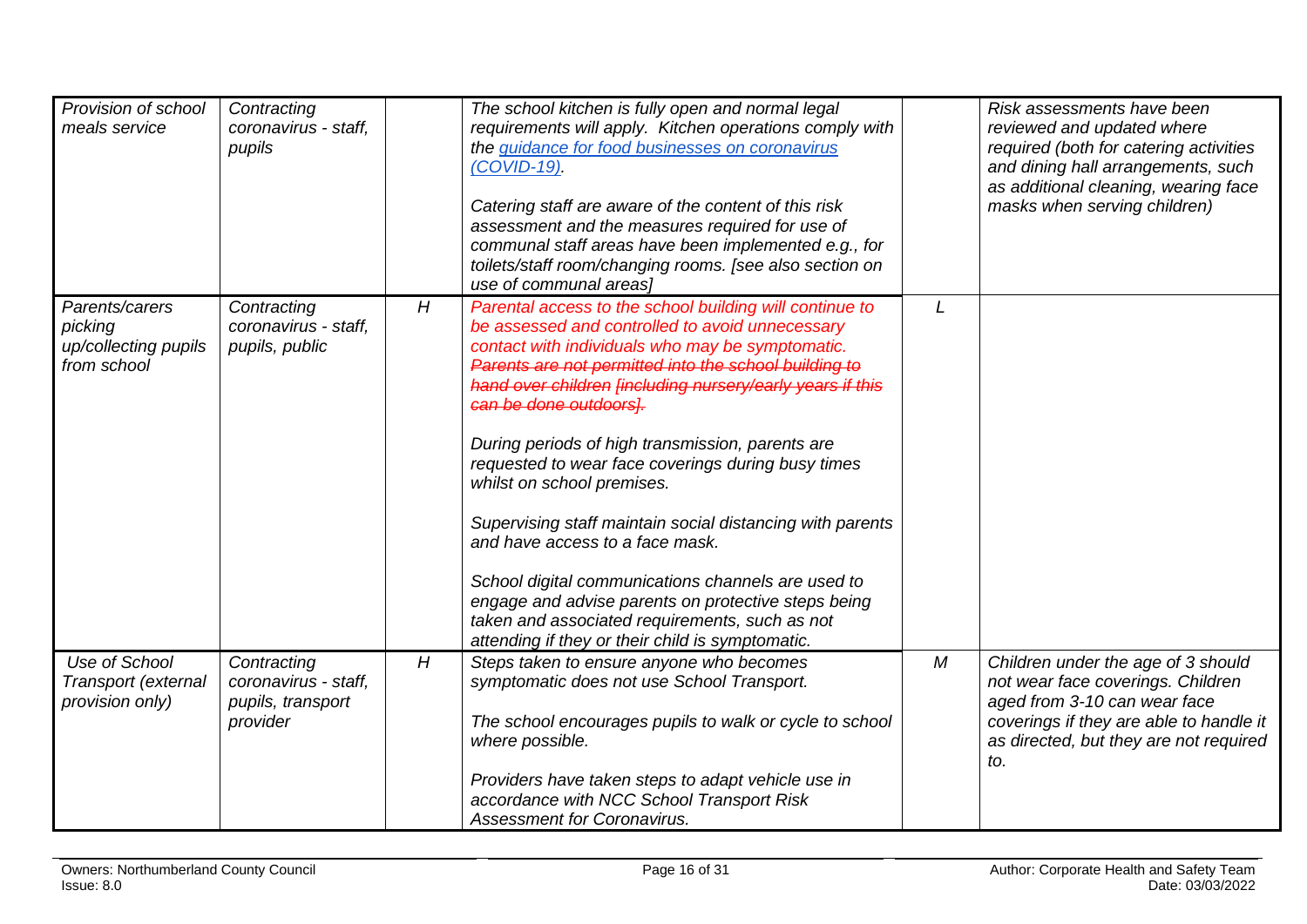| Staff travelling to | Contracting                     | H | A review has been undertaken by the school of<br>dedicated transport use and consideration has been<br>given to:<br>• Maintaining groupings where possible so pupils sit<br>within the year groups. [this measure will help in<br>reducing the risk of transmission and assist if<br>bubble groups needs to be reintroduced if there is<br>an outbreak - see outbreak management plan].<br>The use of hand sanitiser before boarding and after<br>$\bullet$<br>disembarking is encouraged via messages to<br>parents.<br>• supporting use of face coverings for pupils in Year<br>7 and above on transport, where they are likely to<br>come into contact with people outside of their group<br>or who they do not normally meet. The school<br>should support the school transport team/transport<br>providers to resolve any non-compliance issues<br>with the wearing of face coverings [these may be<br>needed during times of high transmission of COVID<br>or on request of the transport provider]<br>• ensuring good ventilation of fresh air wherever<br>possible by keeping windows, or roof lights, on<br>home to school transport, open<br>The school has consulted the Local Authority School<br>Transport team to support their implementation of<br>transport arrangements.<br>Where staff are required to assist with accessing<br>transport and fitting of seat belts/restraints, where<br>possible only those normally working directly with the<br>pupil provide such support.<br>Those using public transport are identified and | M | Home to school transport is in line<br>with current guidance: Dedicated<br><b>Transport to schools and colleges</b><br>COVID-19 operational guidance<br><b>Review Guidance:</b> |
|---------------------|---------------------------------|---|------------------------------------------------------------------------------------------------------------------------------------------------------------------------------------------------------------------------------------------------------------------------------------------------------------------------------------------------------------------------------------------------------------------------------------------------------------------------------------------------------------------------------------------------------------------------------------------------------------------------------------------------------------------------------------------------------------------------------------------------------------------------------------------------------------------------------------------------------------------------------------------------------------------------------------------------------------------------------------------------------------------------------------------------------------------------------------------------------------------------------------------------------------------------------------------------------------------------------------------------------------------------------------------------------------------------------------------------------------------------------------------------------------------------------------------------------------------------------------------------------------------------------------------------------|---|---------------------------------------------------------------------------------------------------------------------------------------------------------------------------------|
| and from work.      | coronavirus,<br>spread of virus |   | encouraged to refer to governments safer travel<br>quidance for passengers.                                                                                                                                                                                                                                                                                                                                                                                                                                                                                                                                                                                                                                                                                                                                                                                                                                                                                                                                                                                                                                                                                                                                                                                                                                                                                                                                                                                                                                                                          |   | How to wear and make a cloth face<br>covering                                                                                                                                   |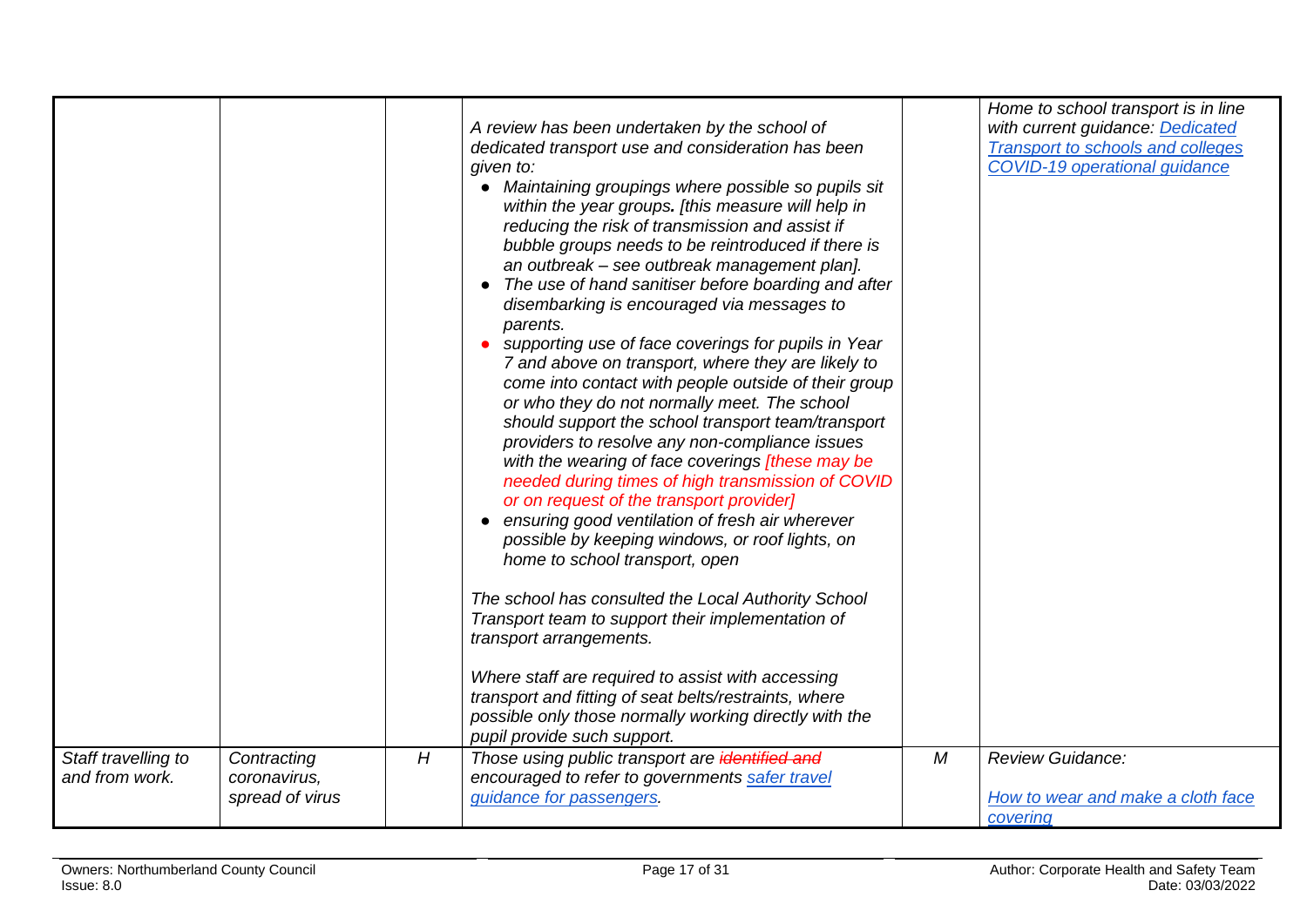|                                                                               |                                               |                  | In particular:<br>Wear a face covering when using public<br>$\bullet$<br>transport, travelling in a taxi or a private vehicle<br>with others.<br>wash your hands often with soap and water for<br>at least 20 seconds or use an alcohol-based<br>hand sanitiser                                                                                                                                                                                                                                                                                                                                                                                                                                                                                                                                                                                                                                                                                                                                                                                                                              |   | Coronavirus (COVID-19): UK<br>transport and travel advice                                                                                                                                                                                                                                                                |
|-------------------------------------------------------------------------------|-----------------------------------------------|------------------|----------------------------------------------------------------------------------------------------------------------------------------------------------------------------------------------------------------------------------------------------------------------------------------------------------------------------------------------------------------------------------------------------------------------------------------------------------------------------------------------------------------------------------------------------------------------------------------------------------------------------------------------------------------------------------------------------------------------------------------------------------------------------------------------------------------------------------------------------------------------------------------------------------------------------------------------------------------------------------------------------------------------------------------------------------------------------------------------|---|--------------------------------------------------------------------------------------------------------------------------------------------------------------------------------------------------------------------------------------------------------------------------------------------------------------------------|
| Children who are<br>non-compliant /<br>displaying<br>challenging<br>behaviour | Contracting<br>coronavirus - staff,<br>pupils | $\boldsymbol{M}$ | Children who are symptomatic do not attend school.<br>Effective infection control strategies are in place<br>including measures to minimise contact with those who<br>become symptomatic whilst at school.<br>Current school arrangements including behaviour<br>policy, availability of trained staff and preventative<br>approaches are reviewed/updated taking account of<br>suggested school rules within Government Guidance.<br>Policy communicated to staff, children/pupils and<br>parents/carers.<br>All schools have access to NCC SEN Support Services<br>to accommodate and support learners with SEND who<br>are attending. Provision includes support in reviewing<br>and determining reasonable adjustments within plans<br>for EHCP learners.<br>Staff working with pupils who spit uncontrollably are<br>given more opportunities to wash their hands than other<br>staff.<br>Pupils who regularly who use saliva as a sensory<br>stimulant or who struggle with 'catch it, bin it, kill it' are<br>also given more opportunities to wash their hands<br>where appropriate. | L | For further information visit: NCC<br>Local SEND Offering 0-25 yrs.<br>All risk assessments, behaviour crisis<br>plans and EHCPs include valid<br>COVID-19 controls.<br>Advice given on the use of restrictive<br>physical interventions by front line<br>staff (available from Inclusive<br><b>Education Services).</b> |
| Personal care<br>activities                                                   | Contracting<br>coronavirus or<br>passing onto | H                | Most staff and CEV pupils have now been double<br>vaccinated. Social distancing is implemented where<br>possible.                                                                                                                                                                                                                                                                                                                                                                                                                                                                                                                                                                                                                                                                                                                                                                                                                                                                                                                                                                            | L | PPE requests/shortages in PPE are<br>raised with the Schools Organisation<br>and Resources Team.                                                                                                                                                                                                                         |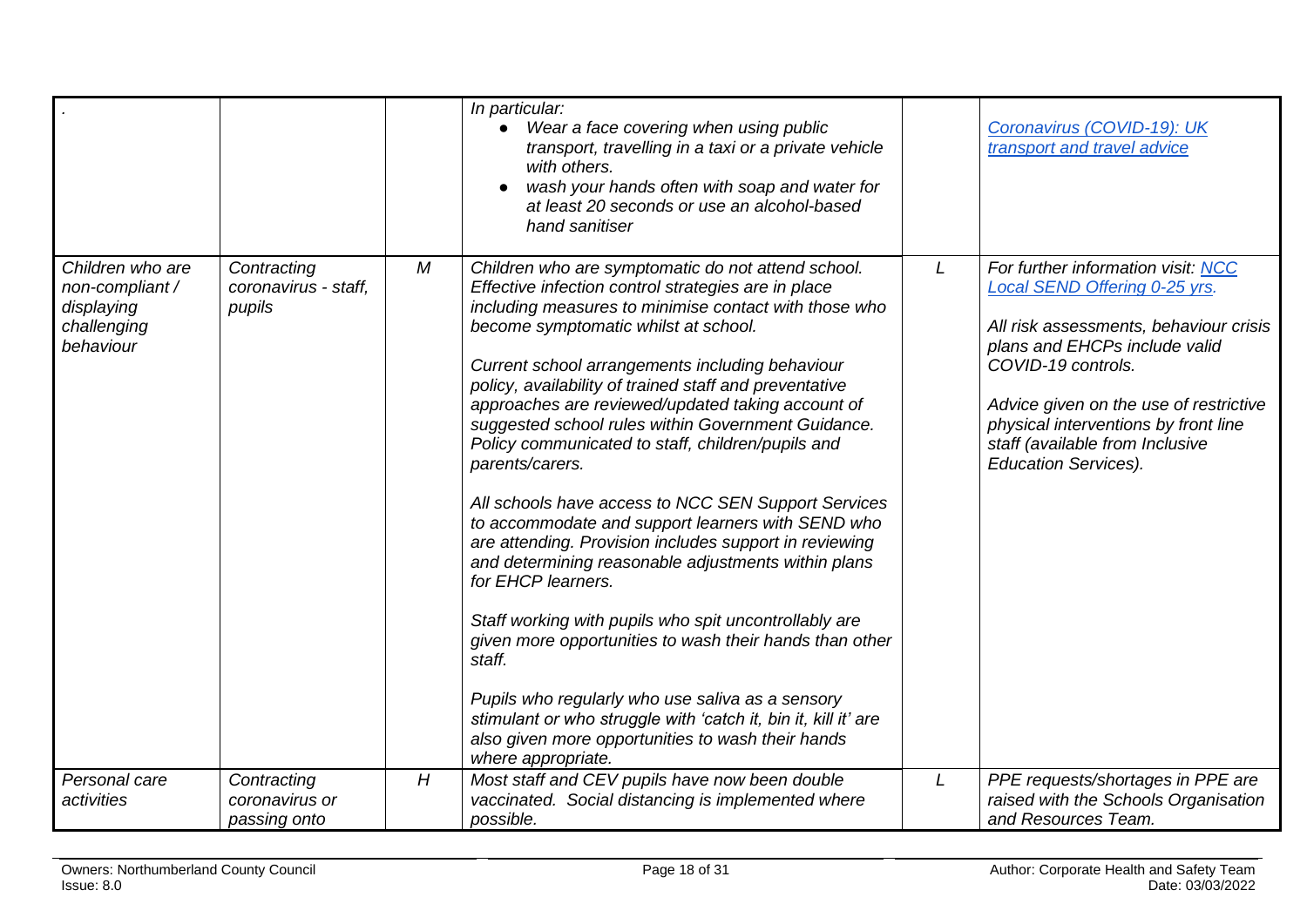|                                                                             | vulnerable or<br>shielded children                                                           |   | Children who normally receive support from the special<br>school nurse or children's community nurse will require<br>an individual risk assessment. This assessment should<br>include input from the parents/carers and healthcare<br>professionals. Reference to any care tasks and<br>specific PPE requirements for these tasks should be<br>recorded and implemented.<br>Any queries are directed to the school nurse.<br>Staff know how to safely put on and take off PPE.<br><b>UKHSA guidance on Putting on PPE; and Taking off</b><br>PPE is followed by all staff undertaking personal care.                                         |   | No additional PPE is generally<br>needed other than that already<br>identified via risk assessment.<br>Specific PPE/training is required for<br>staff providing personal care<br>involving an aerosol generating<br>procedure (AGP) - advice is provided<br>by the school nurse and a risk<br>assessment produced. Specific<br>detailed guidance and requirements<br>when performing AGPs is included<br>is: Safe Working in education,<br>childcare and children's social care |
|-----------------------------------------------------------------------------|----------------------------------------------------------------------------------------------|---|----------------------------------------------------------------------------------------------------------------------------------------------------------------------------------------------------------------------------------------------------------------------------------------------------------------------------------------------------------------------------------------------------------------------------------------------------------------------------------------------------------------------------------------------------------------------------------------------------------------------------------------------|---|---------------------------------------------------------------------------------------------------------------------------------------------------------------------------------------------------------------------------------------------------------------------------------------------------------------------------------------------------------------------------------------------------------------------------------------------------------------------------------|
| Use of hand<br>sanitiser                                                    | Ingestion of hand<br>sanitiser.<br>Alcohol vapours<br>ignited resulting in<br>burns to hands | M | Always wash hands with soap and hot/warm water<br>wherever possible.<br>Where hand sanitizer is used, it contains a minimum of<br>60% alcohol. It is kept out of the reach of children and<br>used with staff supervision due to the risk of ingestion.<br>A safety data sheet and COSHH risk assessment are in<br>place for its use.<br>When using alcohol-based hand sanitisers make sure<br>all liquid is evaporated before smoking, touching any<br>electrical equipment or metal surfaces which may result<br>in a static shock, or any other source of ignition.<br>Skin friendly skin cleaning wipes can be used as an<br>alternative |   | Bulk supplies of alcohol gel are<br>stored appropriately as flammable<br>substances and the fire risk<br>assessment has been updated<br>accordingly.                                                                                                                                                                                                                                                                                                                            |
| <b>Insufficient</b><br>cleaning/exposure<br>to virus on<br>objects/surfaces | Contracting<br>coronavirus                                                                   | H | Increased cleaning to take place using standard<br>cleaning products (minimum twice a day). Additional<br>cleaning hours/resources have been arranged with the<br>priority being for frequently touched areas. Cleaning                                                                                                                                                                                                                                                                                                                                                                                                                      | L | A supply of antibacterial<br>wipes/alcohol gel is made available<br>in school (including classrooms) to<br>encourage staff/pupils to help                                                                                                                                                                                                                                                                                                                                       |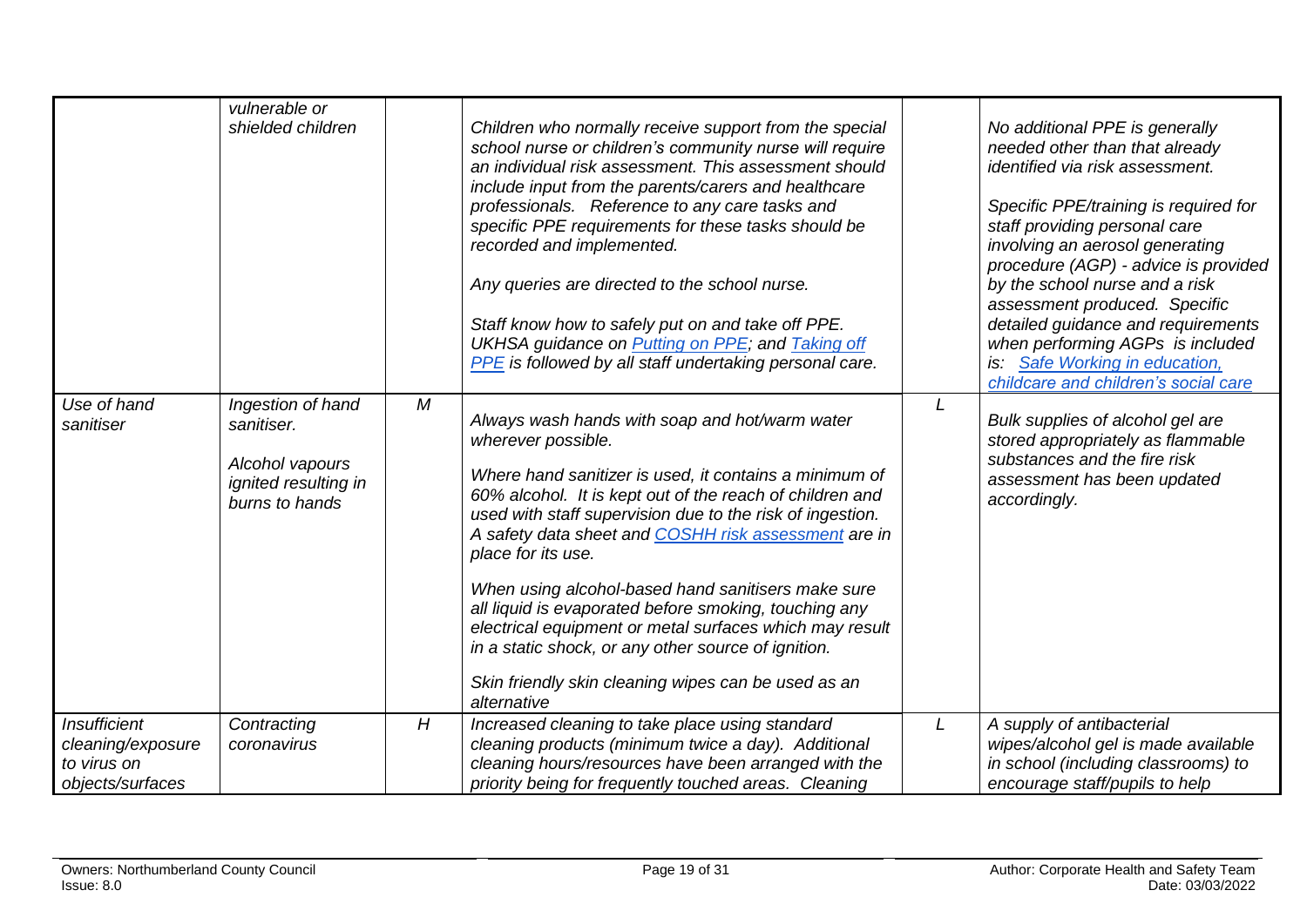<span id="page-19-0"></span>

|                                                                     |                                   |   | staff are briefed on the amended cleaning schedule,<br>and records kept of cleaning undertaken.                                                                                                                 |   | maintain cleanliness in personal work<br>areas.                                                                                                     |
|---------------------------------------------------------------------|-----------------------------------|---|-----------------------------------------------------------------------------------------------------------------------------------------------------------------------------------------------------------------|---|-----------------------------------------------------------------------------------------------------------------------------------------------------|
|                                                                     |                                   |   | In particular, objects and surfaces that are touched<br>regularly are frequently cleaned and disinfected.                                                                                                       |   | Cleaning products used in teaching<br>areas etc are those normally used by<br>cleaning staff - a safety data sheet                                  |
|                                                                     |                                   |   | Staff wash hands/sanitise if handling pupils'<br>homework/books.                                                                                                                                                |   | and COSHH risk assessment are in<br>place for each product.                                                                                         |
|                                                                     |                                   |   | Classrooms are cleaned in line with cleaning schedule.<br>Bins for tissues are emptied throughout the day.                                                                                                      |   | Bleach should be avoided, and a<br>suitable alternative product(s) used.<br>If schools are advised to use a                                         |
|                                                                     |                                   |   | Where there is a suspected or confirmed case of<br>COVID-19 within the school, the school procedure for<br>dealing with this scenario is implemented, which<br>incorporates the UKHSA guidance on 'cleaning and |   | bleach-based product, only bleach<br>sprays should be used. Its use must<br>be strictly controlled, and it must not<br>be mixed with other cleaning |
|                                                                     |                                   |   | waste' (ensure cleaning products used comply with this<br>guidance). Staff wear disposable gloves and aprons as<br>a minimum. Hands are washed with soap and water for                                          |   | products due to the risk of chlorine<br>gas being liberated. The safety data<br>sheet and COSHH risk assessment                                     |
|                                                                     |                                   |   | 20 seconds when all PPE is removed.<br>Staff know how to put on and take off PPE correctly:                                                                                                                     |   | must be in place prior to use and<br>shared with staff.                                                                                             |
|                                                                     |                                   |   | <b>UKHSA</b> - Putting on PPE; UKHSA - Taking off PPE                                                                                                                                                           |   | See sample COSHH risk assessment                                                                                                                    |
|                                                                     |                                   |   | See also sections on Pupils and staff displaying<br>symptoms of coronavirus whilst at school.                                                                                                                   |   |                                                                                                                                                     |
| Lateral flow device<br>(LFD) testing<br>carried out<br>incorrectly. | Transmission of<br>Covid 19 virus | H | Adults and pupils in year 7 and above in SEND<br>settings, SEND units in mainstream schools or<br>alternative providers are advised to continue testing<br>twice weekly. See: Rapid asymptomatic testing in     | M | <b>[see NCC model risk assessments:</b><br>Covid19 Home Testing - School<br>Staff/Pupils                                                            |
| <b>Weekly staff/pupil</b>                                           |                                   |   | specialist settings                                                                                                                                                                                             |   | Covid19 - Testing on School Sites                                                                                                                   |
| home<br>testing.                                                    |                                   |   | Other age groups/settings may need to reintroduce this<br>on the advice of the Director of Public Health in<br>response to a local outbreak at which point test kits will<br>be provided via the usual route.   |   | These are based on the DfE/UKHSA<br>How to Guides/SOPs but should be<br>tailored to record specific<br>arrangements in place at your                |
|                                                                     |                                   |   |                                                                                                                                                                                                                 |   | <b>school]</b>                                                                                                                                      |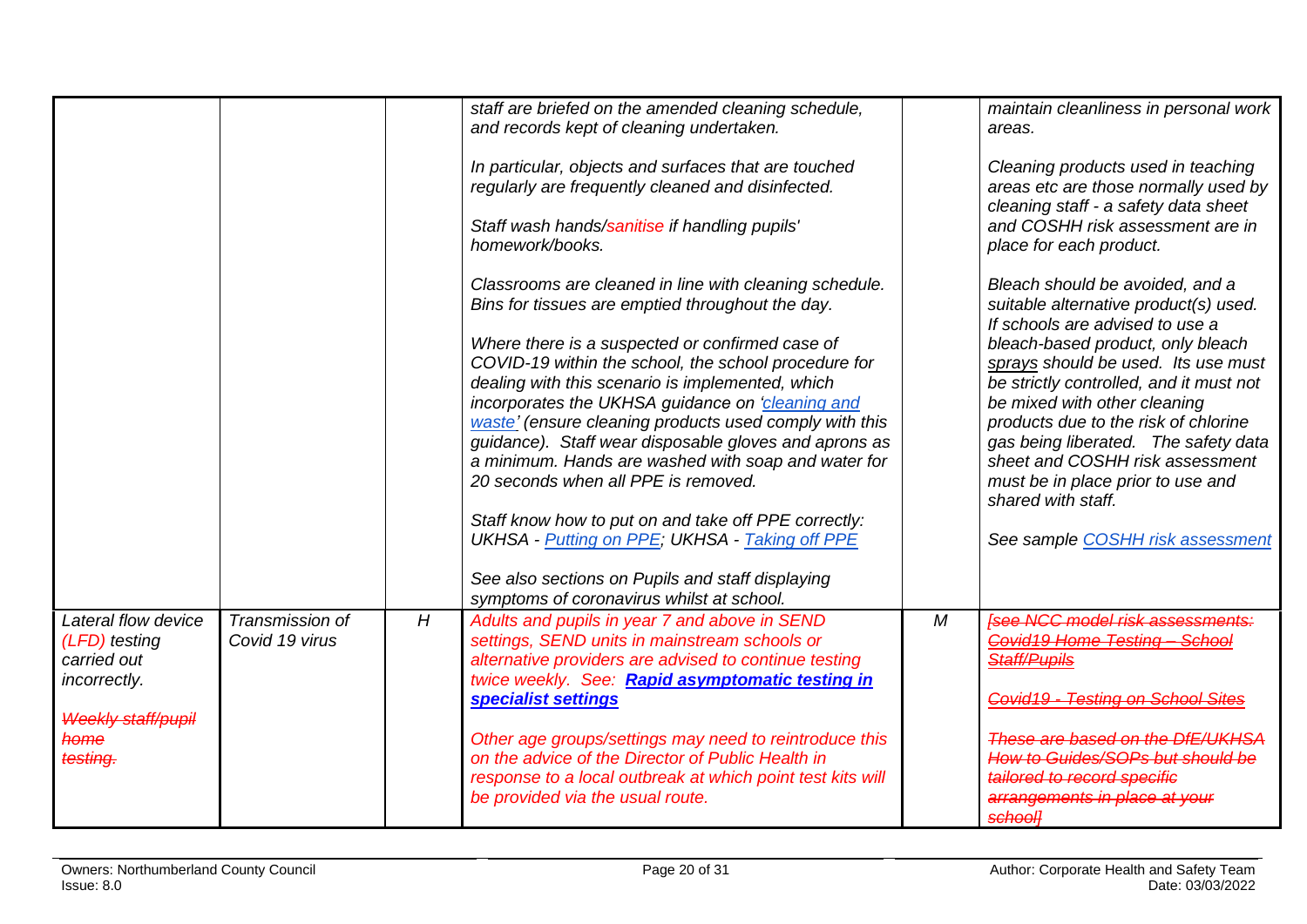|                                                            | If someone has tested positive for                                                                                                                                                                                                                                                                                                                                                                                                                                                                                                                                                                                                                                                                                                                                                                                                                                                                                                                                                                                                                                                                                                                                                        |
|------------------------------------------------------------|-------------------------------------------------------------------------------------------------------------------------------------------------------------------------------------------------------------------------------------------------------------------------------------------------------------------------------------------------------------------------------------------------------------------------------------------------------------------------------------------------------------------------------------------------------------------------------------------------------------------------------------------------------------------------------------------------------------------------------------------------------------------------------------------------------------------------------------------------------------------------------------------------------------------------------------------------------------------------------------------------------------------------------------------------------------------------------------------------------------------------------------------------------------------------------------------|
|                                                            | COVID-19 within the last 90 days,                                                                                                                                                                                                                                                                                                                                                                                                                                                                                                                                                                                                                                                                                                                                                                                                                                                                                                                                                                                                                                                                                                                                                         |
|                                                            | they are strongly encouraged to take                                                                                                                                                                                                                                                                                                                                                                                                                                                                                                                                                                                                                                                                                                                                                                                                                                                                                                                                                                                                                                                                                                                                                      |
|                                                            | part in LFD testing on-site through                                                                                                                                                                                                                                                                                                                                                                                                                                                                                                                                                                                                                                                                                                                                                                                                                                                                                                                                                                                                                                                                                                                                                       |
|                                                            | ATS or at home once they have                                                                                                                                                                                                                                                                                                                                                                                                                                                                                                                                                                                                                                                                                                                                                                                                                                                                                                                                                                                                                                                                                                                                                             |
|                                                            |                                                                                                                                                                                                                                                                                                                                                                                                                                                                                                                                                                                                                                                                                                                                                                                                                                                                                                                                                                                                                                                                                                                                                                                           |
|                                                            | completed their isolation period for                                                                                                                                                                                                                                                                                                                                                                                                                                                                                                                                                                                                                                                                                                                                                                                                                                                                                                                                                                                                                                                                                                                                                      |
|                                                            | their prior infection.                                                                                                                                                                                                                                                                                                                                                                                                                                                                                                                                                                                                                                                                                                                                                                                                                                                                                                                                                                                                                                                                                                                                                                    |
|                                                            |                                                                                                                                                                                                                                                                                                                                                                                                                                                                                                                                                                                                                                                                                                                                                                                                                                                                                                                                                                                                                                                                                                                                                                                           |
|                                                            |                                                                                                                                                                                                                                                                                                                                                                                                                                                                                                                                                                                                                                                                                                                                                                                                                                                                                                                                                                                                                                                                                                                                                                                           |
|                                                            |                                                                                                                                                                                                                                                                                                                                                                                                                                                                                                                                                                                                                                                                                                                                                                                                                                                                                                                                                                                                                                                                                                                                                                                           |
| Following initial on-site testing for pupils in year 7 and |                                                                                                                                                                                                                                                                                                                                                                                                                                                                                                                                                                                                                                                                                                                                                                                                                                                                                                                                                                                                                                                                                                                                                                                           |
|                                                            |                                                                                                                                                                                                                                                                                                                                                                                                                                                                                                                                                                                                                                                                                                                                                                                                                                                                                                                                                                                                                                                                                                                                                                                           |
|                                                            |                                                                                                                                                                                                                                                                                                                                                                                                                                                                                                                                                                                                                                                                                                                                                                                                                                                                                                                                                                                                                                                                                                                                                                                           |
|                                                            |                                                                                                                                                                                                                                                                                                                                                                                                                                                                                                                                                                                                                                                                                                                                                                                                                                                                                                                                                                                                                                                                                                                                                                                           |
|                                                            |                                                                                                                                                                                                                                                                                                                                                                                                                                                                                                                                                                                                                                                                                                                                                                                                                                                                                                                                                                                                                                                                                                                                                                                           |
|                                                            |                                                                                                                                                                                                                                                                                                                                                                                                                                                                                                                                                                                                                                                                                                                                                                                                                                                                                                                                                                                                                                                                                                                                                                                           |
|                                                            |                                                                                                                                                                                                                                                                                                                                                                                                                                                                                                                                                                                                                                                                                                                                                                                                                                                                                                                                                                                                                                                                                                                                                                                           |
|                                                            |                                                                                                                                                                                                                                                                                                                                                                                                                                                                                                                                                                                                                                                                                                                                                                                                                                                                                                                                                                                                                                                                                                                                                                                           |
|                                                            |                                                                                                                                                                                                                                                                                                                                                                                                                                                                                                                                                                                                                                                                                                                                                                                                                                                                                                                                                                                                                                                                                                                                                                                           |
|                                                            |                                                                                                                                                                                                                                                                                                                                                                                                                                                                                                                                                                                                                                                                                                                                                                                                                                                                                                                                                                                                                                                                                                                                                                                           |
|                                                            |                                                                                                                                                                                                                                                                                                                                                                                                                                                                                                                                                                                                                                                                                                                                                                                                                                                                                                                                                                                                                                                                                                                                                                                           |
|                                                            |                                                                                                                                                                                                                                                                                                                                                                                                                                                                                                                                                                                                                                                                                                                                                                                                                                                                                                                                                                                                                                                                                                                                                                                           |
|                                                            |                                                                                                                                                                                                                                                                                                                                                                                                                                                                                                                                                                                                                                                                                                                                                                                                                                                                                                                                                                                                                                                                                                                                                                                           |
|                                                            |                                                                                                                                                                                                                                                                                                                                                                                                                                                                                                                                                                                                                                                                                                                                                                                                                                                                                                                                                                                                                                                                                                                                                                                           |
| place to cover both on-site and home testing activities    |                                                                                                                                                                                                                                                                                                                                                                                                                                                                                                                                                                                                                                                                                                                                                                                                                                                                                                                                                                                                                                                                                                                                                                                           |
|                                                            |                                                                                                                                                                                                                                                                                                                                                                                                                                                                                                                                                                                                                                                                                                                                                                                                                                                                                                                                                                                                                                                                                                                                                                                           |
|                                                            |                                                                                                                                                                                                                                                                                                                                                                                                                                                                                                                                                                                                                                                                                                                                                                                                                                                                                                                                                                                                                                                                                                                                                                                           |
|                                                            |                                                                                                                                                                                                                                                                                                                                                                                                                                                                                                                                                                                                                                                                                                                                                                                                                                                                                                                                                                                                                                                                                                                                                                                           |
|                                                            |                                                                                                                                                                                                                                                                                                                                                                                                                                                                                                                                                                                                                                                                                                                                                                                                                                                                                                                                                                                                                                                                                                                                                                                           |
|                                                            | Individuals test in line with guidance for the wider<br>public: NHS Get tested for COVID advice<br>The national guidance issued in relation to the COVID-<br>19 testing programmes in schools has been<br>implemented: testing in education settings document<br>sharing platform. Those still required to test at home<br>should follow the BLUE guide. If on-site testing is<br>reinstated due to an outbreak then schools should<br>follow the PINK guide.<br>above returning to school, twice weekly home testing is<br>now offered to staff/pupils. Although voluntary, this is<br>strongly encouraged by the school.<br>[Schools with year 7 and above, who are continuing<br>with testing, should retain a small on-site testing centre<br>so they can offer testing to pupils who are unable or<br>unwilling to test themselves at home. The GREEN<br>guide is followed in these circumstances [this applies to<br>those settings continuing with regular LFD testing].<br>Separate school specific risk assessment(s) are in<br>[add link to your risk assessments].<br>Temporary and teacher training staff should be offered<br>testing in the same way as wider school staff. |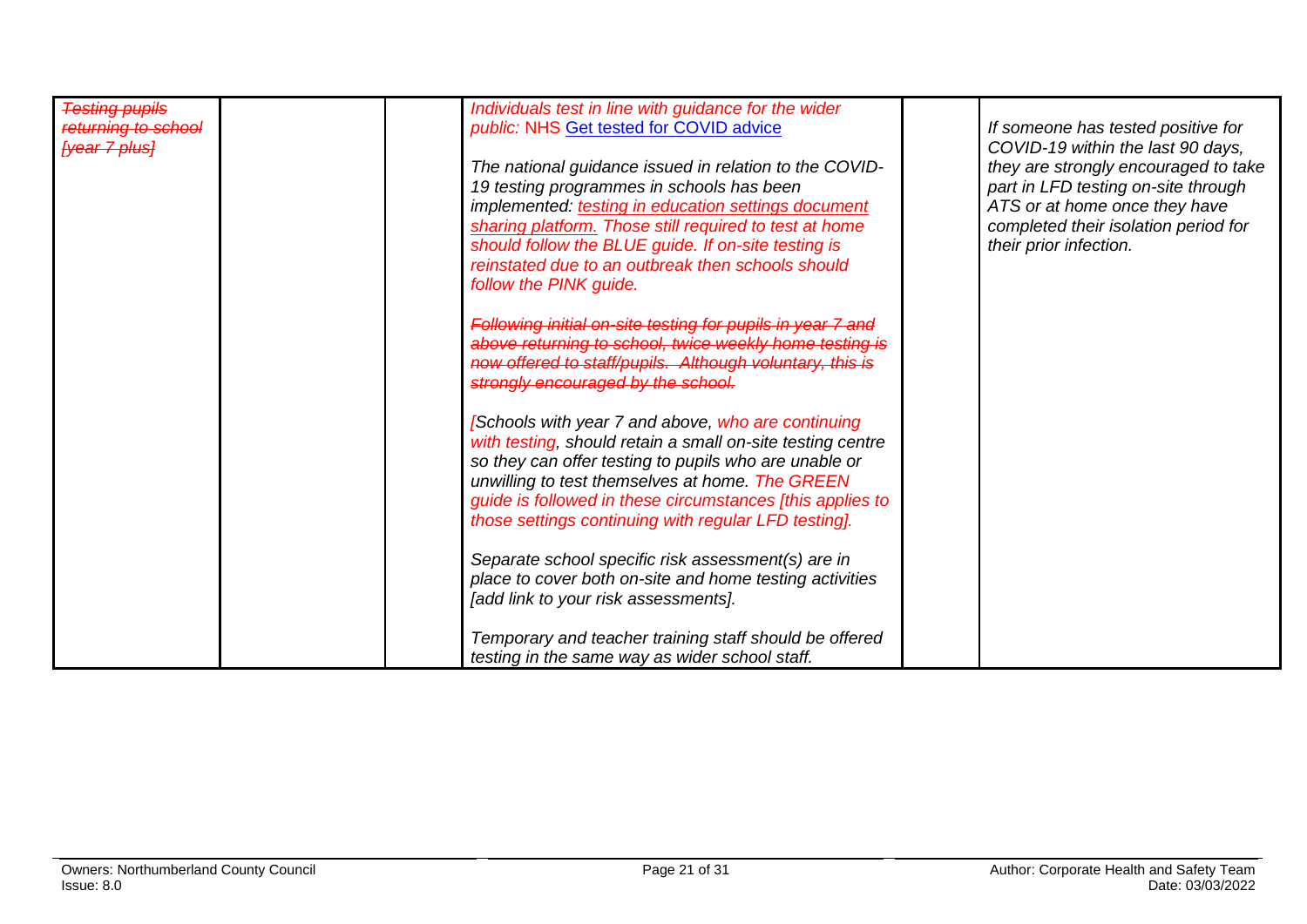| Inadequate first aid<br>provision | Serious injury or<br>death<br>First aider<br>contracting<br>coronavirus or<br>spreading virus to<br>others. | H | A review of the first aid needs assessment has taken<br>place to decide if sufficient appropriate cover can be<br>provided for the activities which are being undertaken.<br>First aiders rendering treatment continue to keep<br>accurate records of who they have treated, bearing in<br>mind the requirement to retain visitor contact<br>information. | See HSE guidance First aid during<br>the coronavirus (COVID-19) outbreak<br>Schools with early years and nursery<br>facilities should apply the<br>Government guidance in relation to<br>paediatric first aid cover: |
|-----------------------------------|-------------------------------------------------------------------------------------------------------------|---|-----------------------------------------------------------------------------------------------------------------------------------------------------------------------------------------------------------------------------------------------------------------------------------------------------------------------------------------------------------|----------------------------------------------------------------------------------------------------------------------------------------------------------------------------------------------------------------------|
|                                   |                                                                                                             |   | First aiders assist at a safe distance from the casualty<br>where possible and minimise the time they share a<br>breathing zone. Where the casualty is able to, they are<br>directed to undertake specific treatments themselves<br>(age dependent) e.g. applying a plaster, running a burn<br>under cold water.                                          | <b>Early years foundation stage:</b><br>coronavirus disapplications -<br>GOV.UK [see section on paediatric<br>first aid and requalification]                                                                         |
|                                   |                                                                                                             |   | Where available, and appropriate, fluid resistant face<br>mask, gloves, disposable plastic apron and<br>disposable eye protection is used which should be<br>kept in or next to first aid kits. (see <b>FAQ</b> document on<br>dealing with minor accidents) [this is in line with HSE<br>guidance]                                                       |                                                                                                                                                                                                                      |
|                                   |                                                                                                             |   | <b>CPR</b>                                                                                                                                                                                                                                                                                                                                                |                                                                                                                                                                                                                      |
|                                   |                                                                                                             |   | In respect of more serious cases where CPR may be<br>required, the specific advice contained in the<br><b>Resuscitation Council UK guidance should be followed</b><br>particularly in relation to rescue breaths.                                                                                                                                         |                                                                                                                                                                                                                      |
|                                   |                                                                                                             |   | As chest compressions could produce aerosol spray,<br>appropriate PPE should be worn i.e. fluid resistant<br>surgical mask, gloves and eye protection (goggles or<br>visor). If PPE is not available, use a towel or cloth such<br>as the sling from the first aid kit to cover the person's<br>nose and mouth while performing chest compressions        |                                                                                                                                                                                                                      |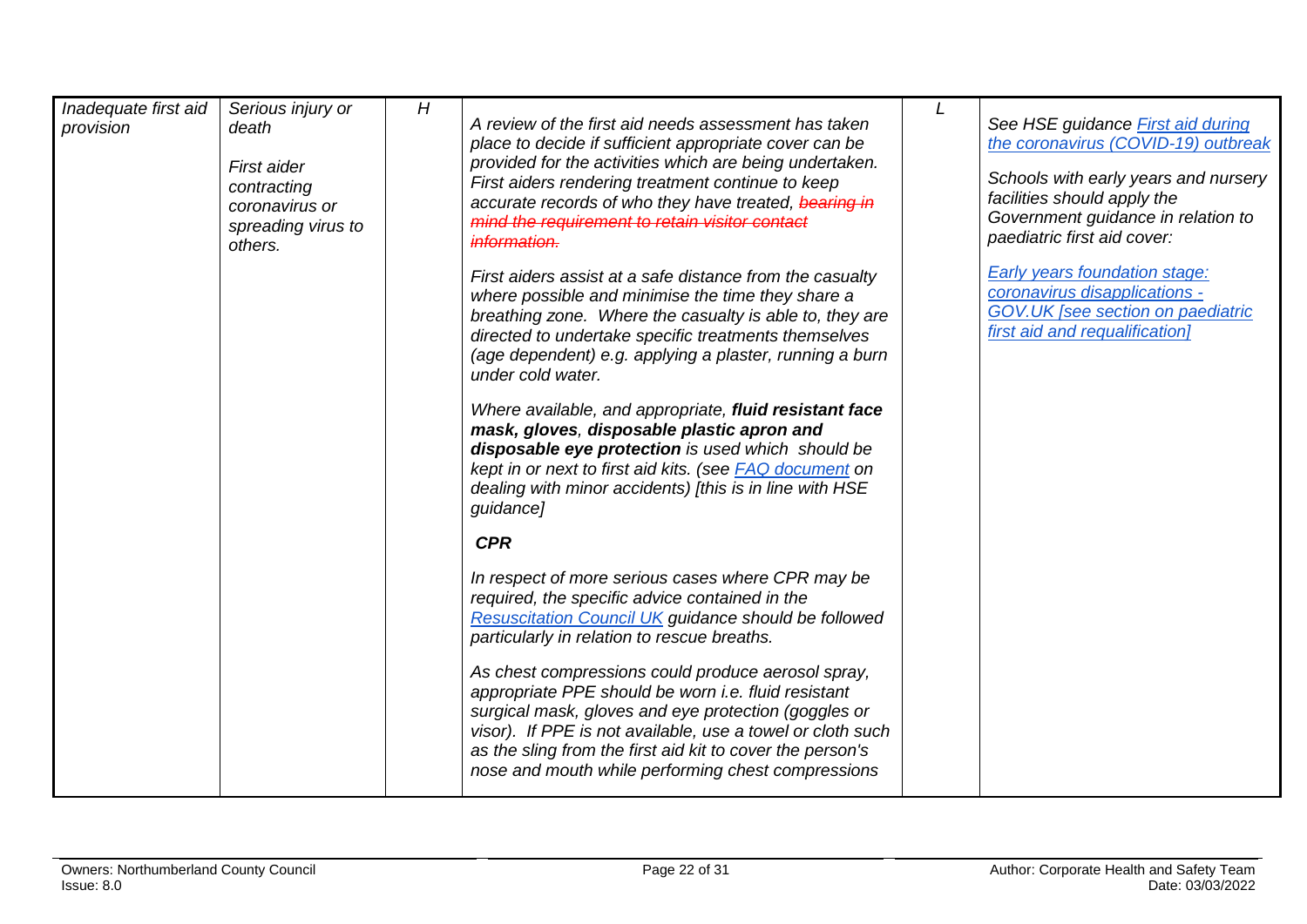|                                                               |                                                                                |   | A first aider should conduct a dynamic risk assessment<br>of the situation they are faced with and apply<br>appropriate precautions for infection control.<br>Further information is also contained in the Government<br>publication: Guidance for first responders and others in<br>close contact with symptomatic people with potential<br>COVID-19                                                                                                                                                                                                                                                                                                                                                                                                                                                                                                                |   |                                                                                                                                                                                                                                   |
|---------------------------------------------------------------|--------------------------------------------------------------------------------|---|----------------------------------------------------------------------------------------------------------------------------------------------------------------------------------------------------------------------------------------------------------------------------------------------------------------------------------------------------------------------------------------------------------------------------------------------------------------------------------------------------------------------------------------------------------------------------------------------------------------------------------------------------------------------------------------------------------------------------------------------------------------------------------------------------------------------------------------------------------------------|---|-----------------------------------------------------------------------------------------------------------------------------------------------------------------------------------------------------------------------------------|
| Lack of<br>communication<br>with staff / parents /<br>others  | Confusion /<br>misinformation<br>resulting in<br>breakdown of<br>arrangements. | H | Staff have been involved in the planning process for<br>return for a wider school re-opening, including risk<br>assessments, procedure if someone becomes<br>symptomatic in school, policy reviews etc. These<br>arrangements are to be kept under constant review,<br>with staff invited to provide feedback.<br>Regular information sharing and communication with<br>staff. Use of IT software for virtual meetings, e.g.,<br>Google Hangouts.<br>Parents are kept informed of changes in timings to the<br>school day and the arrangements put in place by the<br>school to comply with the government guidance to keep<br>children safe. [consider methods of communication,<br>making information available on school webpage to<br>provide assurance to parents]<br>The arrangements in place for children are shared with<br>them in an age-appropriate way. | L | Parents have access to the Covid19<br>Quick Guide checker - this is<br>available on the school's webpage<br>and has been brought to the attention<br>of parents. (this includes advice<br>when returning from another<br>Country) |
| Home working &<br>use of Display<br>Screen Equipment<br>(DSE) | Musculoskeletal<br>problems arising<br>from incorrect<br>postures              | M | NCC bulletin on homeworking and DSE use is made<br>available to staff. This follows HSE guidance on<br>homeworking, including the principles of good DSE use<br>is followed.<br>NCC DSE policy is available to staff.                                                                                                                                                                                                                                                                                                                                                                                                                                                                                                                                                                                                                                                | L |                                                                                                                                                                                                                                   |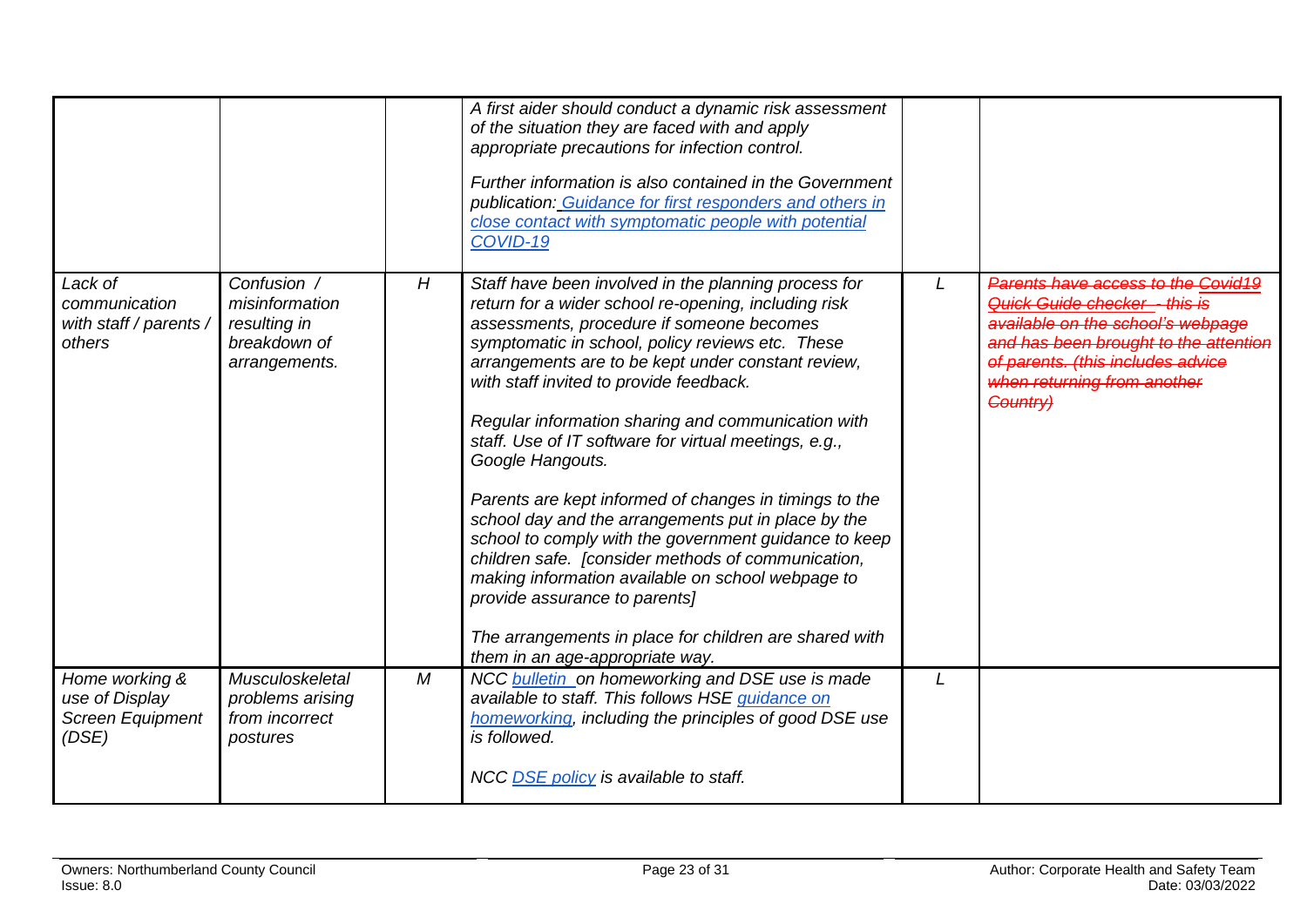| Uncertainty due to<br>the unprecedented<br>nature of the<br>pandemic<br>Maintaining staff<br>wellbeing and<br>mental health | Stress and anxiety<br>arising through<br>uncertainty, lack of<br>control and<br>reduced contact | M | Regular information sharing and communication. Use of<br>IT software for virtual meetings, e.g. Google Hangouts.<br>Shared distribution of workload, e.g. rota for staff in<br>school and those homeworking.<br>Regular communications are in place between staff and<br>Managers. Staff also have access to all shared<br>information/documentation. Governing Body are<br>involved with decision making in relation to measures in<br>place where appropriate.                                                                                                                                                                                                                                                                                                                                                                                                                                                        |   | Stress risk assessment reviewed.<br><b>Education and Skills - Staff</b><br><b>Wellbeing padlet</b><br><b>Supporting Emotional and Mental</b><br><b>Health - Information for Schools.</b><br>Telephone support & counselling<br>Wellbeing guide for staff working in<br>schools and trusts                                                                                                                                                                                                                                                                                                                                                                                                                                                    |
|-----------------------------------------------------------------------------------------------------------------------------|-------------------------------------------------------------------------------------------------|---|-------------------------------------------------------------------------------------------------------------------------------------------------------------------------------------------------------------------------------------------------------------------------------------------------------------------------------------------------------------------------------------------------------------------------------------------------------------------------------------------------------------------------------------------------------------------------------------------------------------------------------------------------------------------------------------------------------------------------------------------------------------------------------------------------------------------------------------------------------------------------------------------------------------------------|---|----------------------------------------------------------------------------------------------------------------------------------------------------------------------------------------------------------------------------------------------------------------------------------------------------------------------------------------------------------------------------------------------------------------------------------------------------------------------------------------------------------------------------------------------------------------------------------------------------------------------------------------------------------------------------------------------------------------------------------------------|
| Pupil uncertainty<br>surrounding<br>attendance/return<br>to school/self-<br>isolation                                       | Stress and anxiety<br>impacting<br>themselves and<br>staff                                      | M | Good communication of Covid19 controls<br>measures/arrangements to parents and pupils provides<br>reassurance on attendance or return to school.<br>[consider publishing risk assessment on school<br>webpage]. Parents have the opportunity to discuss<br>concerns with school staff.<br>Provision of pastoral and extra-curricular activities<br>available to all pupils designed to:<br>support the rebuilding of friendships and social<br>engagement<br>address and equip pupils to respond to issues<br>linked to coronavirus (COVID-19)<br>support pupils with approaches to improving<br>their physical and mental wellbeing<br>Where vulnerable pupils (such as those who have a<br>social worker or an education health and care (EHC)<br>plan) are required to learn from home due to restricted<br>attendance due to an outbreak, arrangements are in<br>place to keep in contact with them, offer pastoral | L | Kooth - support for young people<br>from 11-25<br>The government has launched the<br><b>Wellbeing for Education Return</b><br>programme, which will provide<br>training and resources for teachers<br>and staff in all state-funded schools<br>to respond to the wellbeing and<br>mental health needs of children and<br>young people as a result of<br>coronavirus (COVID-19). The training<br>provides practical examples to<br>support staff, children and young<br>people within a school.<br><b>Supporting Emotional and Mental</b><br><b>Health - Information for Schools.</b><br><b>UKHSA</b> offer access to a free online<br>Psychological First Aid course that<br>teaching staff can access. The<br>course provides practical and |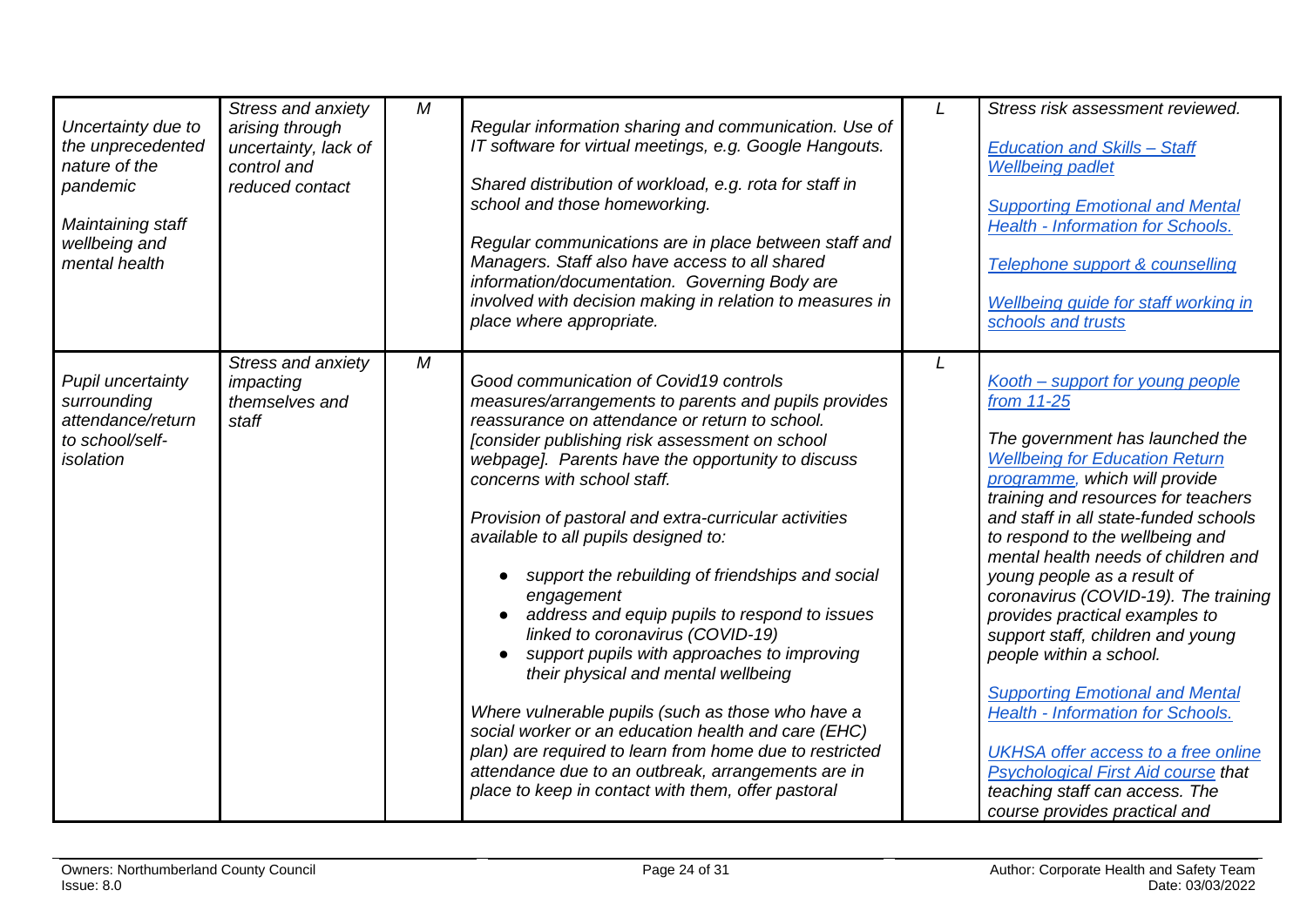<span id="page-24-0"></span>

|                                                                                                                           |                                                                                                                                                            |   | support, and check they are able to access education<br>support.<br>[see government guidance for further information and<br>apply as appropriate - record details here].                                                                                                                                                                                                                                                                                                                                                                                                                                                                                                                                                                                                                                                   |   | emotional support to children and<br>young people affected by<br>emergencies or crisis situations, such<br>as COVID.                                                                                                                                                                                     |
|---------------------------------------------------------------------------------------------------------------------------|------------------------------------------------------------------------------------------------------------------------------------------------------------|---|----------------------------------------------------------------------------------------------------------------------------------------------------------------------------------------------------------------------------------------------------------------------------------------------------------------------------------------------------------------------------------------------------------------------------------------------------------------------------------------------------------------------------------------------------------------------------------------------------------------------------------------------------------------------------------------------------------------------------------------------------------------------------------------------------------------------------|---|----------------------------------------------------------------------------------------------------------------------------------------------------------------------------------------------------------------------------------------------------------------------------------------------------------|
| On-site vaccination<br>programmes<br>carried out by<br>School Age<br><i><b>Immunisation</b></i><br>Service (SAIS)<br>team | Transmission of<br>COVID-19 from/to<br>visiting team.<br>Disruption due to<br>anti-vaccination<br>demonstrations.<br><b>Stress and anxiety</b><br>to staff | М | Existing arrangements for visitors followed. All<br>vaccination sessions are carried out by the SAIS, who<br>have COVID-19 protective measures in place, including<br>wearing of appropriate PPE and robust hygiene<br>procedures.<br>Immunisation team staff will liaise with schools ahead of<br>the vaccination session(s) to agree<br>plans/arrangements.<br>In the event of a protest or disruptive activity outside the<br>school, or if the school becomes aware that a protest is<br>planned, they will alert the Police (if deemed<br>appropriate), SAIS and NCC Children's Services (David<br>Street) to discuss the best way to manage the situation.<br>[Include school-specific additional controls - existing<br>security arrangements, escalation arrangements and<br>information sharing with the Police.] | L | The school follows government<br>guidance surrounding the COVID-19<br>vaccination programmes for schools:<br>https://www.gov.uk/government/publi<br>cations/covid-19-vaccination-<br>resources-for-schools/covid-19-<br>vaccination-programme-for-children-<br>and-young-people-quidance-for-<br>schools |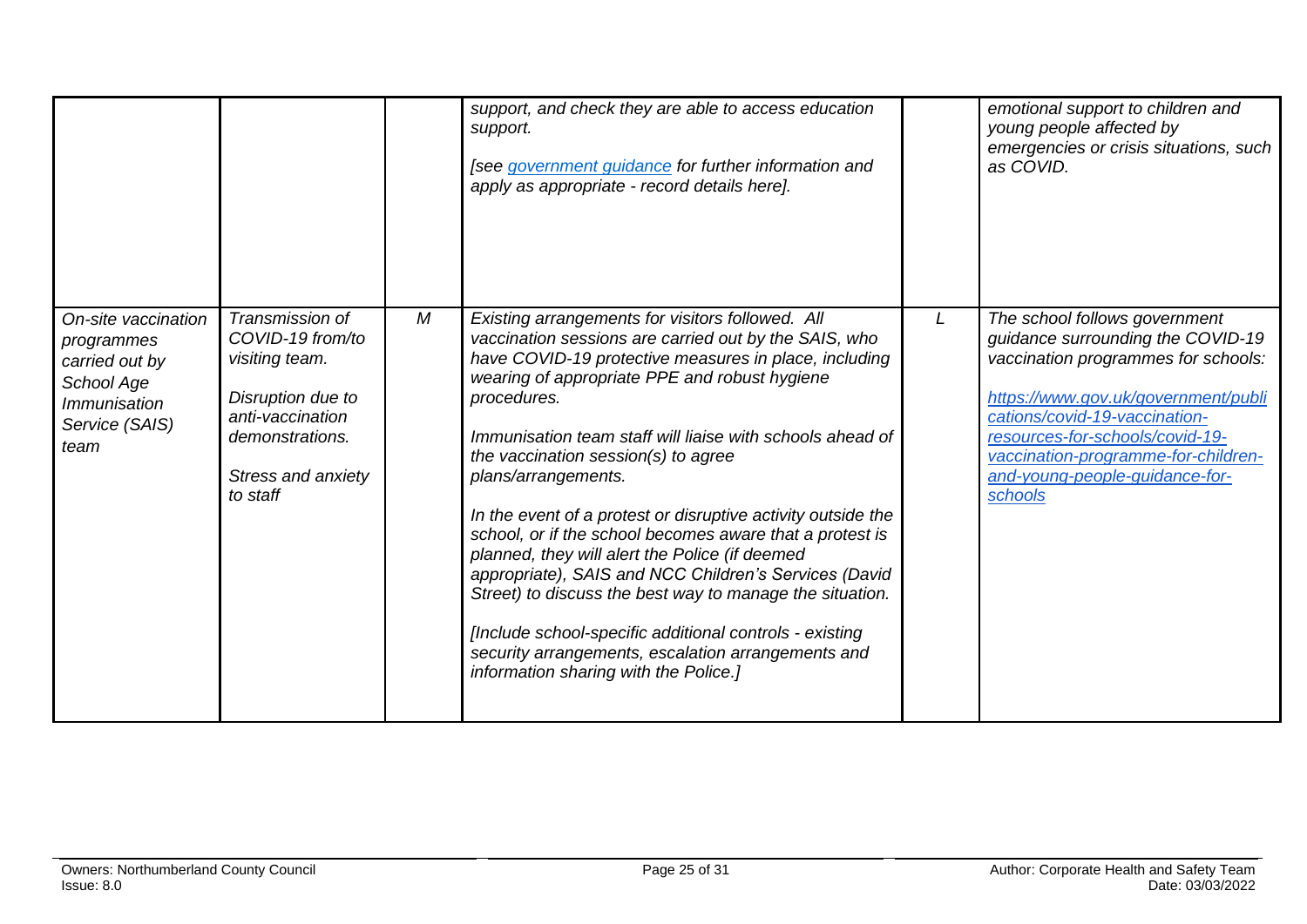## **Useful Links:**

- *Government/UKHSA Advice:<https://www.gov.uk/coronavirus> / [Coronavirus \(COVID-19\): guidance for schools and other educational settings](https://www.gov.uk/government/collections/coronavirus-covid-19-guidance-for-schools-and-other-educational-settings)*
- *HSE Advice:<https://www.hse.gov.uk/news/coronavirus.htm>*
- *NCC Guidance:<http://staff/Communications/Coronavirus-information.aspx>*
- *Northumberland Education:<http://northumberlandeducation.co.uk/coronavirus/>*
- *DFE Advice: [DfE.coronavirushelpline@education.gov.uk](mailto:DfE.coronavirushelpline@education.gov.uk)*
- *[NCC PPE Risk Assessment;](https://drive.google.com/open?id=1sUlE_jdLkBZdI43kOR6mYCzaiKlTeRzGkODE3qshrr4) [NCC Staff Risk assessment](https://docs.google.com/document/d/1GFWU1_ox_k5SlXHhDfxdwa_gNnBlCM60NNhXjr7Kf40/edit)*
- *[NCC Health and Safety Team webpage](https://www.northumberland.gov.uk/About/Staff.aspx#staffhealthsafety)*
- *[Local Authority Scenario Guidance for Covid-19 Infection, Protection and Control](https://docs.google.com/document/d/1v4ujp1l1zuF89TqDOED7T1kucMSPPyLnLQwor2CHq08/edit)*
- *[NCC Control of Infection Policy](https://www.northumberland.gov.uk/NorthumberlandCountyCouncil/media/About-the-Council/Staff%20Information/Health%20and%20safety/Policy%20Documents%20and%20Guidance/Control-of-Infection-Policy-August-2013-HR-Policy.docx)*
- *Public Health - [Q&A for Teachers and Parents](https://drive.google.com/file/d/17XV-sP7aRNuW59JxoHV6YQzh62rm1wRZ/view?usp=sharing)*
- *[NCC Corporate Health and Safety Advice -](https://northumberland365.sharepoint.com/:w:/s/StaffPortal/EZ8UvoW88aZCi74_cavsuuIBWlHIpnJFVMVn1mM_pulI3Q) FAQs for School Head Teachers*
- *[Corporate H&S Briefing Note -](https://docs.google.com/document/d/1qs4cbslP43wLz5MsoDJZ7OCTo_1AyQq76kXIc_KYhls/edit) 10/7/2020*
- *[Northumberland Covid19 Dashboard](https://public.tableau.com/profile/julian5701#!/vizhome/COVID-19inNorthumberland/Introduction)*
- *[Q&A Videos from UKHSA](https://northumberlandeducation.co.uk/qa-videos-to-help-school-staff-2/) for School Staff*
- *[Local Restrictions tiers -](https://www.gov.uk/guidance/local-restriction-tiers-what-you-need-to-know) What you need to know*
- *[NCC Evolve System](https://evolve.edufocus.co.uk/evco10/evchome_public.asp?domain=northumberlandvisits.org.uk)*
- *[Health and safety on educational visits](https://www.gov.uk/government/publications/health-and-safety-on-educational-visits/health-and-safety-on-educational-visits)*
- *[Living with COVID-19'.](https://gbr01.safelinks.protection.outlook.com/?url=https%3A%2F%2Fwww.gov.uk%2Fgovernment%2Fpublications%2Fcovid-19-response-living-with-covid-19%3Futm_source%3D24%2520February%25202022%2520C19%26utm_medium%3DDaily%2520Email%2520C19%26utm_campaign%3DDfE%2520C19&data=04%7C01%7Camanda.young%40northumberland.gov.uk%7Cc9a58d3c39634196a28c08d9f7a7b703%7Cbb13a9de829042f0a980dc3bdfe70f40%7C0%7C0%7C637813121968899616%7CUnknown%7CTWFpbGZsb3d8eyJWIjoiMC4wLjAwMDAiLCJQIjoiV2luMzIiLCJBTiI6Ik1haWwiLCJXVCI6Mn0%3D%7C3000&sdata=rE6WYoaFvmXqgnu%2Fsr3mkg39qkFr0%2B1N1jmYpfck6oI%3D&reserved=0)*
- *[testing in education settings document sharing platform](https://gbr01.safelinks.protection.outlook.com/?url=https%3A%2F%2Fdrive.google.com%2Fdrive%2Ffolders%2F1euurg-X9V9fy-PAa3HAok_6Hf0rXmMCW&data=04%7C01%7Camanda.young%40northumberland.gov.uk%7Cc9a58d3c39634196a28c08d9f7a7b703%7Cbb13a9de829042f0a980dc3bdfe70f40%7C0%7C0%7C637813121968899616%7CUnknown%7CTWFpbGZsb3d8eyJWIjoiMC4wLjAwMDAiLCJQIjoiV2luMzIiLCJBTiI6Ik1haWwiLCJXVCI6Mn0%3D%7C3000&sdata=%2B9djTb1BVw9qkSJCE%2F8llcAYi%2F9uSeEDndi%2B3fjZXpI%3D&reserved=0)*

## **Document History**

(minor updates/deletions throughout the document may not be included below)

| <b>Item</b>       | <b>Nature of change</b>                     | Date of Update |
|-------------------|---------------------------------------------|----------------|
| <b>Hyperlinks</b> | Links highlighted in red have been updated. | 03/03/2022     |
|                   |                                             |                |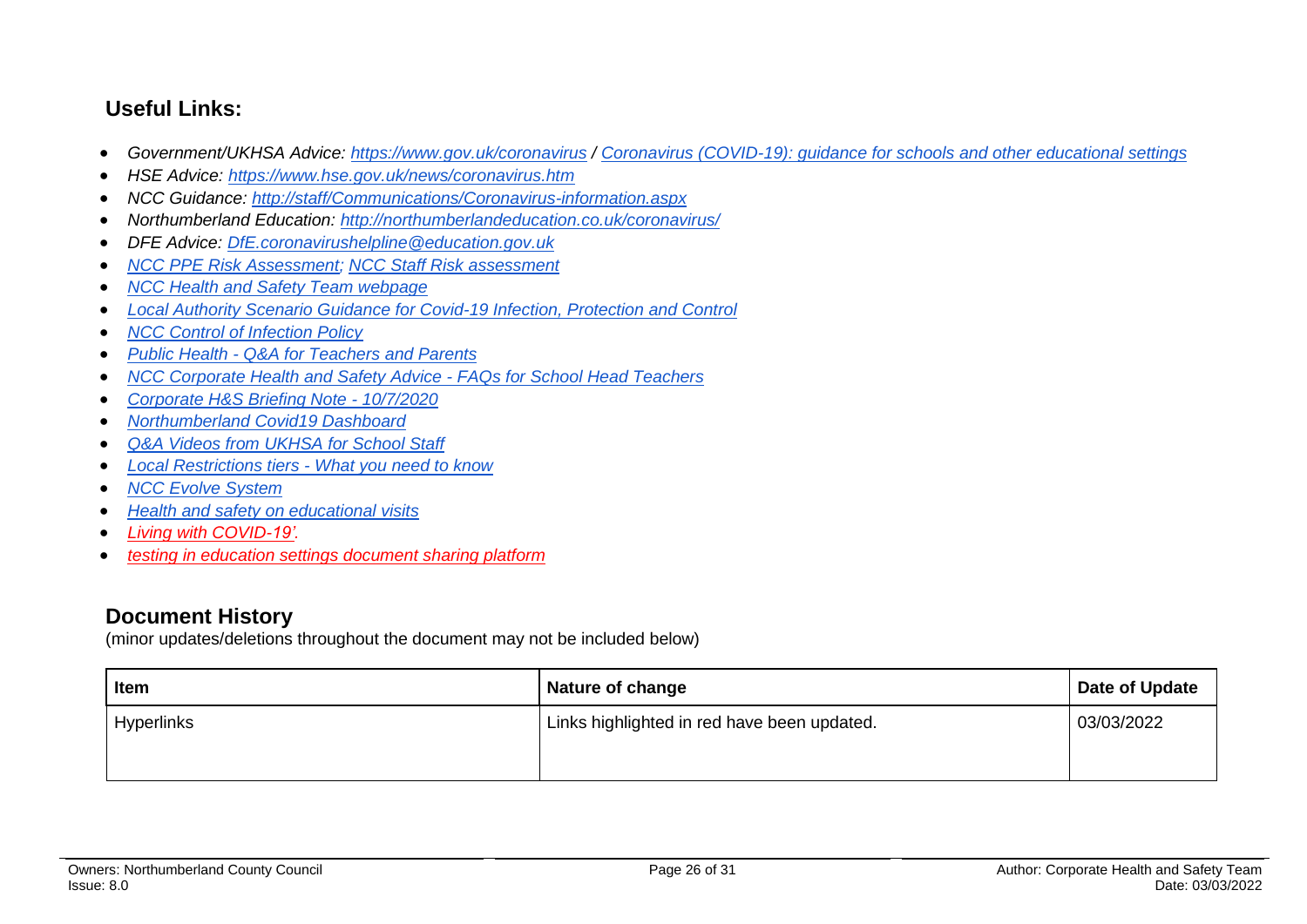| Prevalence of COVID-19 variant of concern in the<br>community (Omicron variant)               | Section deleted                                                                                                                                                                                                                                                                                                                                                                                                                                                                                                                                                                                             | 03/03/2022 |
|-----------------------------------------------------------------------------------------------|-------------------------------------------------------------------------------------------------------------------------------------------------------------------------------------------------------------------------------------------------------------------------------------------------------------------------------------------------------------------------------------------------------------------------------------------------------------------------------------------------------------------------------------------------------------------------------------------------------------|------------|
| Inadequate testing / maintenance and fire safety<br>arrangements during the covid19 pandemic. | Section deleted                                                                                                                                                                                                                                                                                                                                                                                                                                                                                                                                                                                             | 03/03/2022 |
| <b>Contact with others who may have Coronavirus</b>                                           | Update to general protective measures. Updated to reflect change<br>in LFD testing programmes in schools (twice weekly testing no<br>longer advised other than in specific settings). Updated section on<br>vulnerable staff. Updated section on visitors - records maintained<br>for test and trace purposed are no longer required although schools<br>should still request visitors who are symptomatic or who are a<br>household close contact with a positive case should rearrange visit<br>where possible. Where the visit is essential, government advice for<br>close contacts should be followed. | 03/03/2022 |
| Staff/Pupils displaying symptoms of coronavirus whilst<br>at school                           | Clarification on continued requirement for those with symptoms to<br>take a test and those who test positive to continue to self isolate at<br>home. Updated section on advice for close contacts of a positive<br>case in light of removal of the requirement for contacts to undertake<br>daily LFD testing.                                                                                                                                                                                                                                                                                              | 03/03/2022 |
| Outdoor education and off-site visits                                                         | Simplified text.                                                                                                                                                                                                                                                                                                                                                                                                                                                                                                                                                                                            | 03/03/2022 |
| <b>Parents picking up</b>                                                                     | Parental access to buildings for drop of pick up should be risk<br>assessed.                                                                                                                                                                                                                                                                                                                                                                                                                                                                                                                                | 03/03/2022 |
| <b>Lateral flow testing</b>                                                                   | Updated to reflect change in LFD testing programmes in schools<br>(twice weekly testing no longer advised other than in specific                                                                                                                                                                                                                                                                                                                                                                                                                                                                            | 03/03/2022 |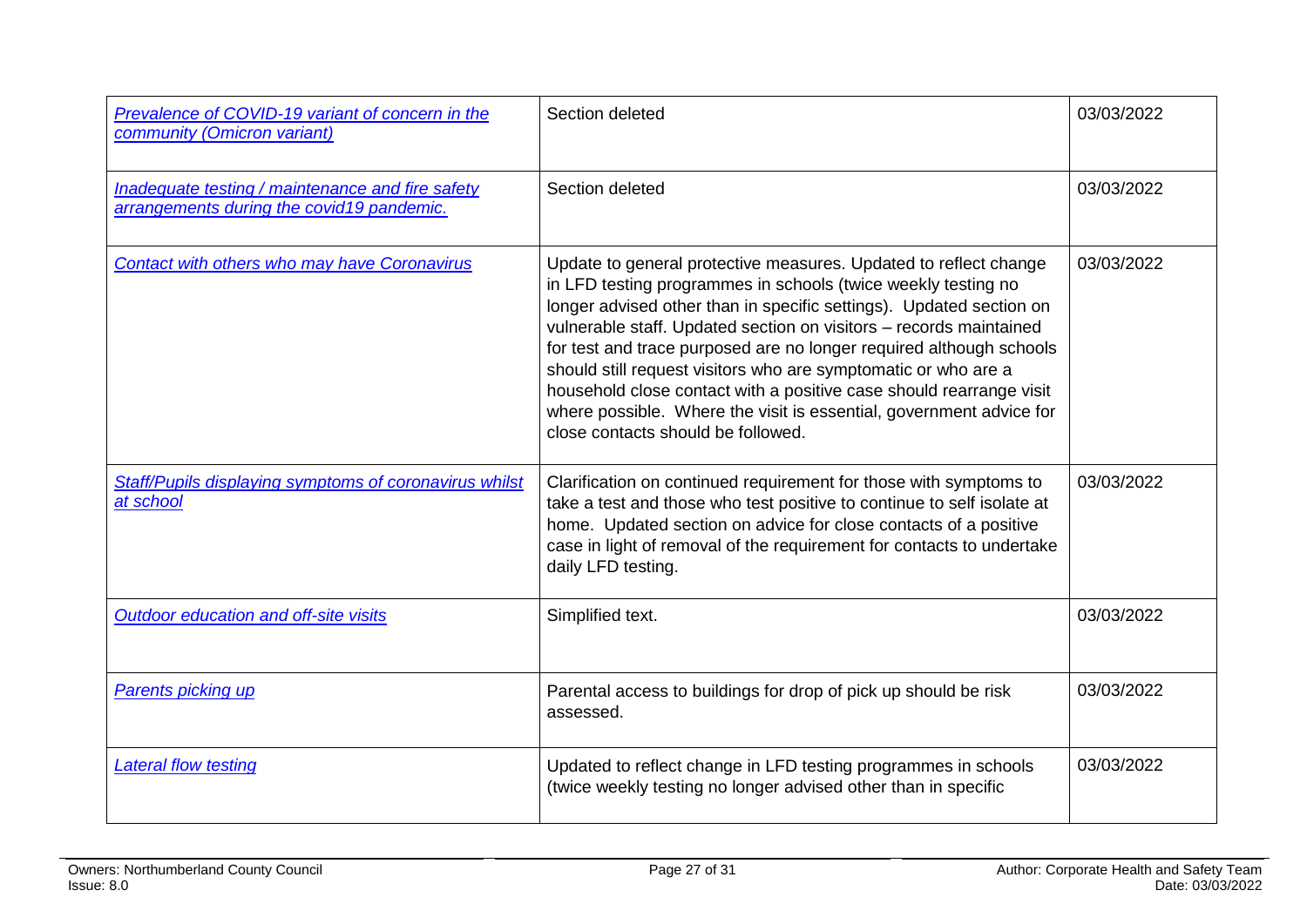|                                                                                 | settings). Schools may be advised to reintroduce this in the event<br>of an outbreak on the advice on the Director of Public Health.<br>Model home testing and on site testing risk assessments have been<br>archived.                                                                                                                                                                                                                                                                                                                                                                                                                                                                                                                                                                                                                                                                                                                                                                                                                                                                                                            |            |
|---------------------------------------------------------------------------------|-----------------------------------------------------------------------------------------------------------------------------------------------------------------------------------------------------------------------------------------------------------------------------------------------------------------------------------------------------------------------------------------------------------------------------------------------------------------------------------------------------------------------------------------------------------------------------------------------------------------------------------------------------------------------------------------------------------------------------------------------------------------------------------------------------------------------------------------------------------------------------------------------------------------------------------------------------------------------------------------------------------------------------------------------------------------------------------------------------------------------------------|------------|
| All teaching/classroom activities; early years, primary<br>and secondary        | Updated text.                                                                                                                                                                                                                                                                                                                                                                                                                                                                                                                                                                                                                                                                                                                                                                                                                                                                                                                                                                                                                                                                                                                     | 03/03/2022 |
| Prevalence of COVID-19 variant of concern in the<br>community (Omicron variant) | Updates in relation to the national move to Plan A.                                                                                                                                                                                                                                                                                                                                                                                                                                                                                                                                                                                                                                                                                                                                                                                                                                                                                                                                                                                                                                                                               | 27/01/2022 |
| Staff/Pupils displaying symptoms of coronavirus whilst<br>at school             | Note change in guidance around the isolation period for those<br>testing positive for COVID-19 which came into force on 17<br>January 2022. No change has been made to this risk assessment.<br>however, Headteachers should review their own risk assessment<br>and communicate these changes as necessary<br>People who are self-isolating with COVID-19 can reduce their<br>isolation period after 5 full days if they test negative with an LFD<br>test on both day 5 and day 6 and they do not have a temperature<br>e.g. if they test negative on the morning of day 5 and the morning of<br>day 6, they can return to school immediately on day 6.<br>The first test must be taken no earlier than day 5 of the self-isolation<br>period, and the second must be taken the following day. If the result<br>of either test is positive, they should continue to self-isolate until<br>they get negative results from two LFD tests on consecutive days or<br>until they have completed 10 full days of self-isolation, whichever is<br>earliest.<br>Anyone not testing must complete their full 10 day isolation<br>period. | 18/01/2022 |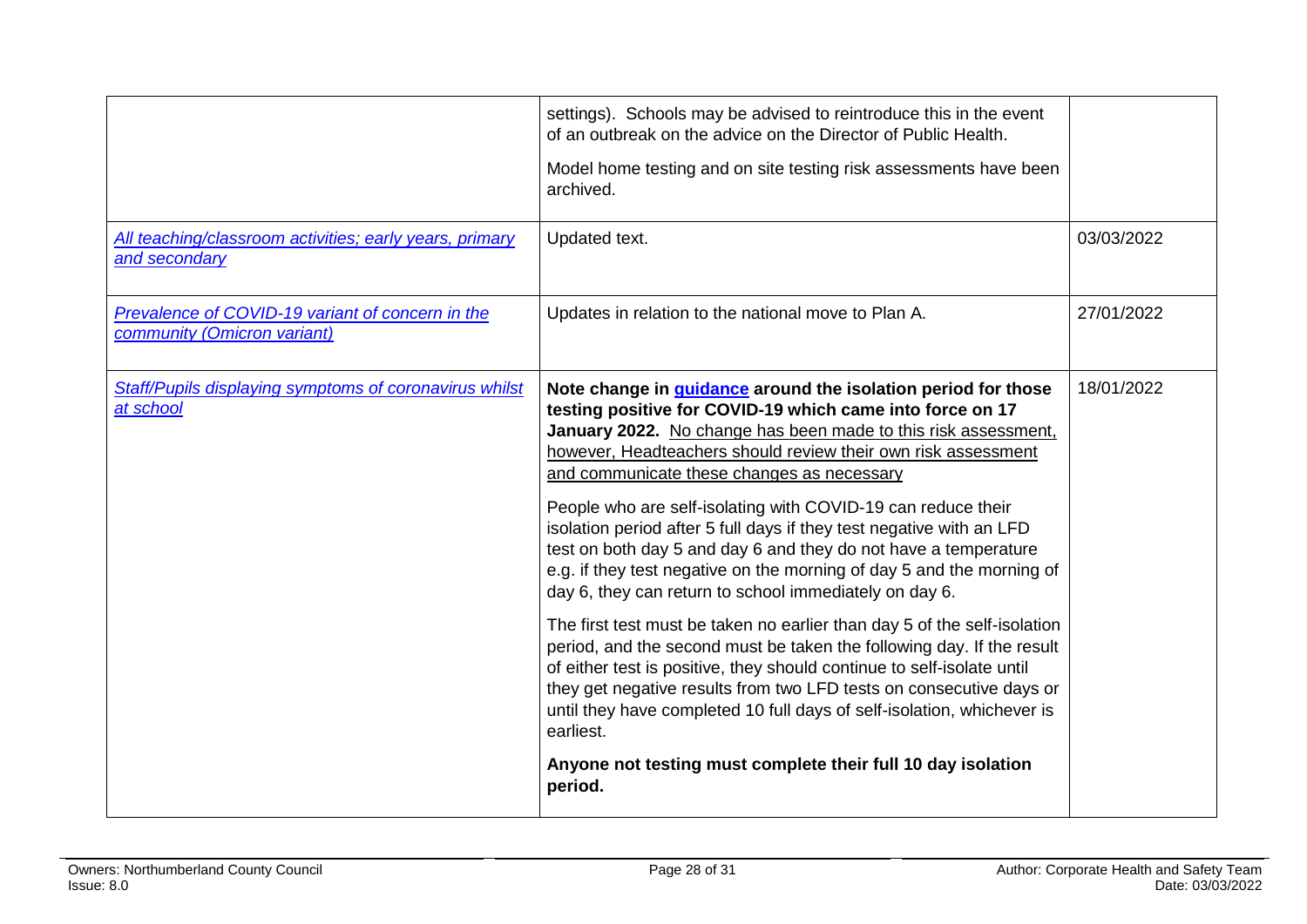| Whole document                                                                  | References to Public Health England (PHE) have been replaced<br>with UK Health Security Agency (UKHSA).                                                                                                                                                                                                                                                                                                                                                                                                                                                                             | 07/01/2022 |
|---------------------------------------------------------------------------------|-------------------------------------------------------------------------------------------------------------------------------------------------------------------------------------------------------------------------------------------------------------------------------------------------------------------------------------------------------------------------------------------------------------------------------------------------------------------------------------------------------------------------------------------------------------------------------------|------------|
| <b>Additional information</b>                                                   | NCC Public Health Team Web enquiry form link added. COVID-19<br>cases within schools no longer need to be reported to the Public<br>Health Team, however, queries can continue to be directed to them<br>via the web form.                                                                                                                                                                                                                                                                                                                                                          | 07/01/2022 |
| Prevalence of COVID-19 variant of concern in the<br>community (Omicron variant) | Face coverings are now advised to be worn by pupils in Year 7 and<br>above in classrooms.                                                                                                                                                                                                                                                                                                                                                                                                                                                                                           | 07/01/2022 |
|                                                                                 | From 11 January 2022, a temporary suspension of confirmatory<br>PCR testing for those testing positive via a lateral flow test.                                                                                                                                                                                                                                                                                                                                                                                                                                                     |            |
| <b>Contact with others who may have Coronavirus</b>                             | <b>Text deletion</b>                                                                                                                                                                                                                                                                                                                                                                                                                                                                                                                                                                | 07/01/2022 |
| Staff/Pupils displaying symptoms of coronavirus whilst<br>at school             | Note change in guidance around isolation period for those testing<br>positive for COVID-19: Pupils and staff with COVID-19 can end<br>their isolation period early if they have 2 consecutive negative<br>lateral flow tests, the first test to be taken no earlier than day 6 and<br>the second on day 7 (there should be at least 24 hours between<br>tests) They can stop self-isolation and return to school from day 7 if<br>both tests are negative and they do not have a high temperature.<br>Anyone not testing must still complete their full 10 day<br>isolation period. | 07/01/2022 |
| <b>Lateral flow testing</b>                                                     | If someone has tested positive for COVID-19 within the<br>last 90 days, they are now strongly encouraged to take part in LFD<br>testing on-site through ATS or at home once they have completed<br>their isolation period for their prior infection.                                                                                                                                                                                                                                                                                                                                | 07/01/2022 |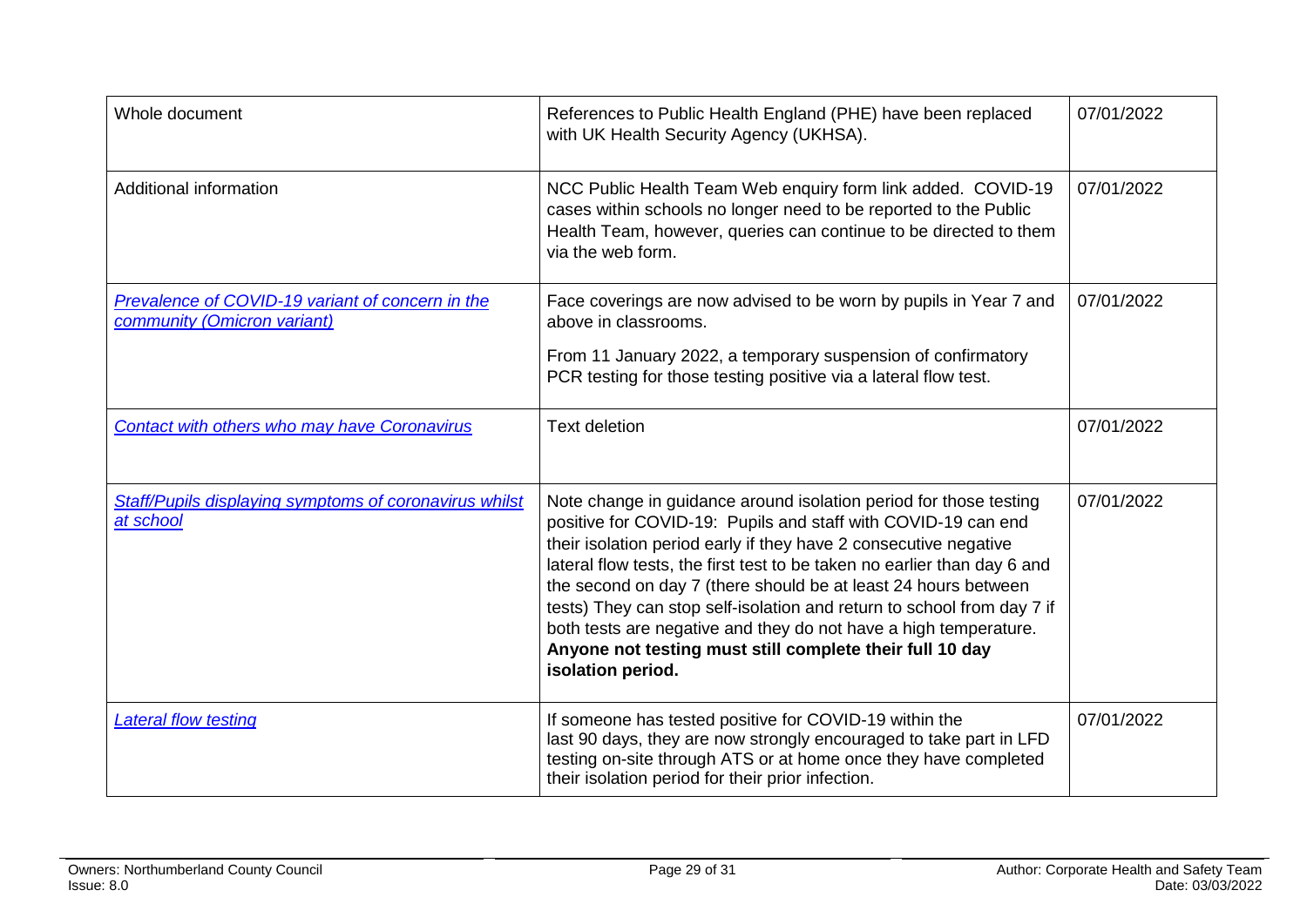| Prevalence of COVID-19 variant of concern in the<br>community (Omicron variant)                      | Additional guidance updated for omicron variant, including working<br>from home if possible, wearing of face coverings, NHS Covid pass<br>scheme for large events (unlikely to impact on schools). | 16/12/2021 |
|------------------------------------------------------------------------------------------------------|----------------------------------------------------------------------------------------------------------------------------------------------------------------------------------------------------|------------|
| Inadequate ventilation.                                                                              | Review measures when hosting events.                                                                                                                                                               | 16/12/2021 |
| Contact with others who may have Coronavirus                                                         | Visitors are requested to take an LFD before attending school site.                                                                                                                                | 16/12/2021 |
| <b>Staff/Pupils displaying symptoms of coronavirus whilst</b><br>at school                           | Update on close contact requirements - LFD daily tests are now<br>strongly recommended.                                                                                                            | 16/12/2021 |
| Staff/Pupils displaying symptoms of coronavirus whilst<br>at school                                  | Update to reflect change in self isolation requirements for close<br>contact of suspected or confirmed cases of the Omicron variant.                                                               | 07/12/2021 |
| Outdoor education and off-site visits                                                                | Planning requirements for those conducting International Travel.                                                                                                                                   | 07/12/2021 |
| Outbreak of Covid-19 in local area or school resulting<br>in the need to step up protective measures | Link added to NCC Public Health outbreak checklist.                                                                                                                                                | 13/10/2021 |
| Inadequate ventilation                                                                               | Link added to DFE ventilation document sharing platform.                                                                                                                                           | 13/10/2021 |
| Contact with others who may have Coronavirus                                                         | Link added to updated pregnant worker risk assessment.                                                                                                                                             | 13/10/2021 |